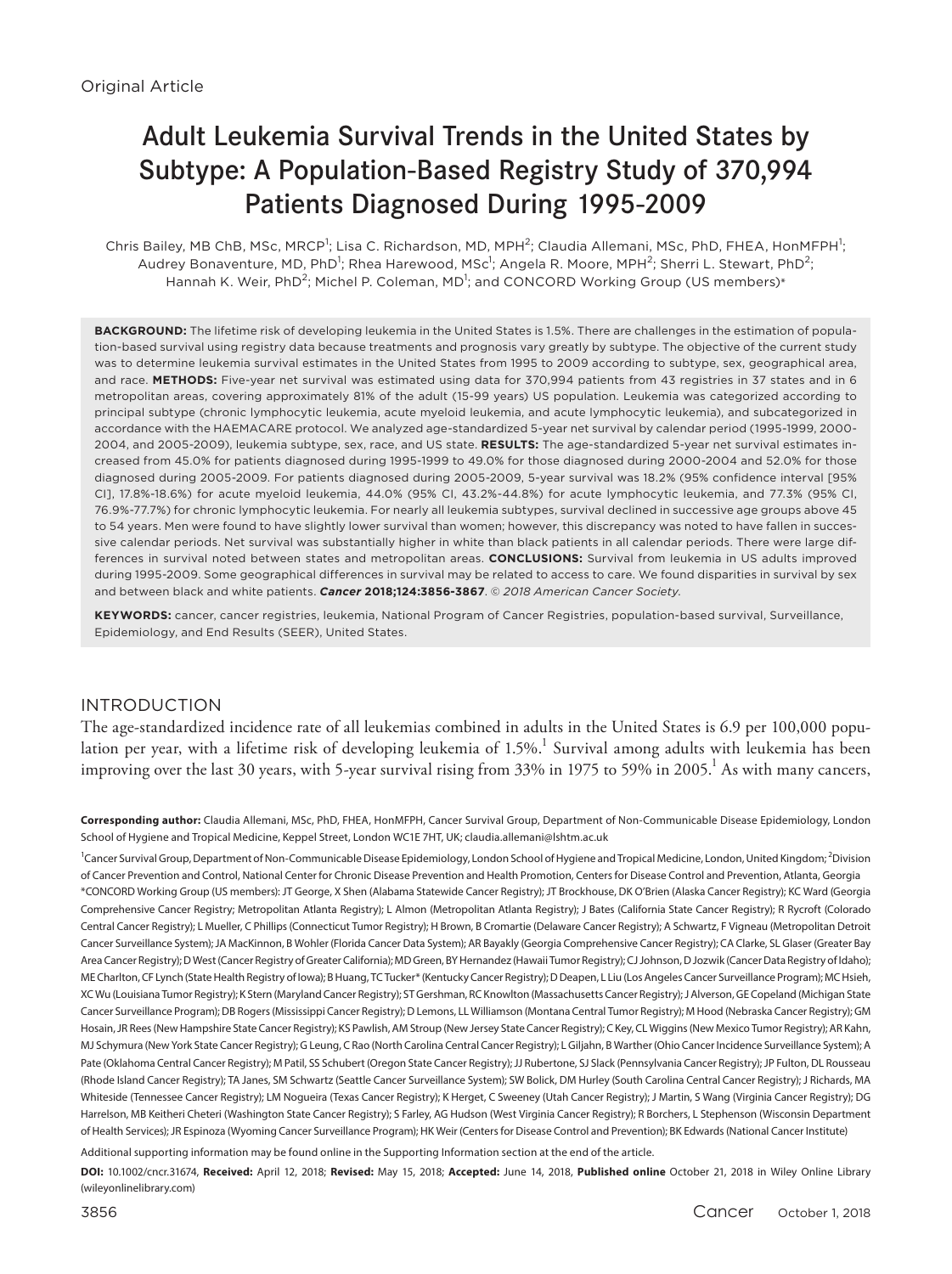the absolute number of leukemia cases is expected to increase over the coming years, primarily due to the ageing population.<sup>2</sup>

Survival estimates from population-based cancer registries typically are lower than those of clinical trials because eligibility criteria for trial participants often include restrictions based on age or comorbidities.3 Population-based cancer registries in the United States receive federal support from the National Cancer Institute's Surveillance, Epidemiology, and End Results program<sup>1</sup>; the Centers for Disease Control and Prevention's National Program of Cancer Registries<sup>4</sup>; or both. These programs collect data including sex, race, tumor behavior, basis of diagnosis, age at diagnosis, and date of death or last known follow-up on all new cancer cases. These data are used to provide information regarding incidence, survival, prevalence, and mortality. This information is crucial to inform policymakers implementing cancer prevention and control strategies.<sup>5</sup>

Leukemias are categorized by the lineage of the cell affected (myeloid vs. lymphoid) and the rapidity of disease progression (acute vs. chronic). Within each category, the malignant cell may originate from different stages of maturation, taking on unique morphological, cytogenetic,

and clinical characteristics. As many leukemias are too rare to power robust survival estimates, a consensus grouping of hematological malignancies was formed as part of the European Cancer Registry–based HAEMACARE project on hematologic malignancies.<sup>6</sup> This grouping is based on the World Health Organization classification of Tumours of the Haematopoietic and Lymphoid Tissues.7

The CONCORD-2 study established global surveillance of cancer survival in 2015, including data from 279 registries in 67 countries for 25.7 million patients diagnosed during 1995-2009. This included survival estimates for all adult patients with leukemia combined (873,588 patients worldwide), along with 9 other malignancies.<sup>2</sup> As part of a systematic analysis, this project focuses on US adults diagnosed with acute myeloid leukemia (AML), acute lymphocytic leukemia (ALL), and chronic lymphocytic leukemia (CLL) during the periods 1995-1999, 2000-2004, and 2005-2009 and presents survival by leukemia subtype, sex, race, and US state or metropolitan area.

## MATERIALS AND METHODS

Data for 393,805 adult patients (those aged 15-99 years) diagnosed with leukemia between January 1995 and



**Figure 1.** Participating registries in the analysis of leukemia survival trends in the United States, 1995-2009. †Surveillance, Epidemiology, and End Results registries; \*National Program of Cancer Registries (bold); Metropolitan registries (italics).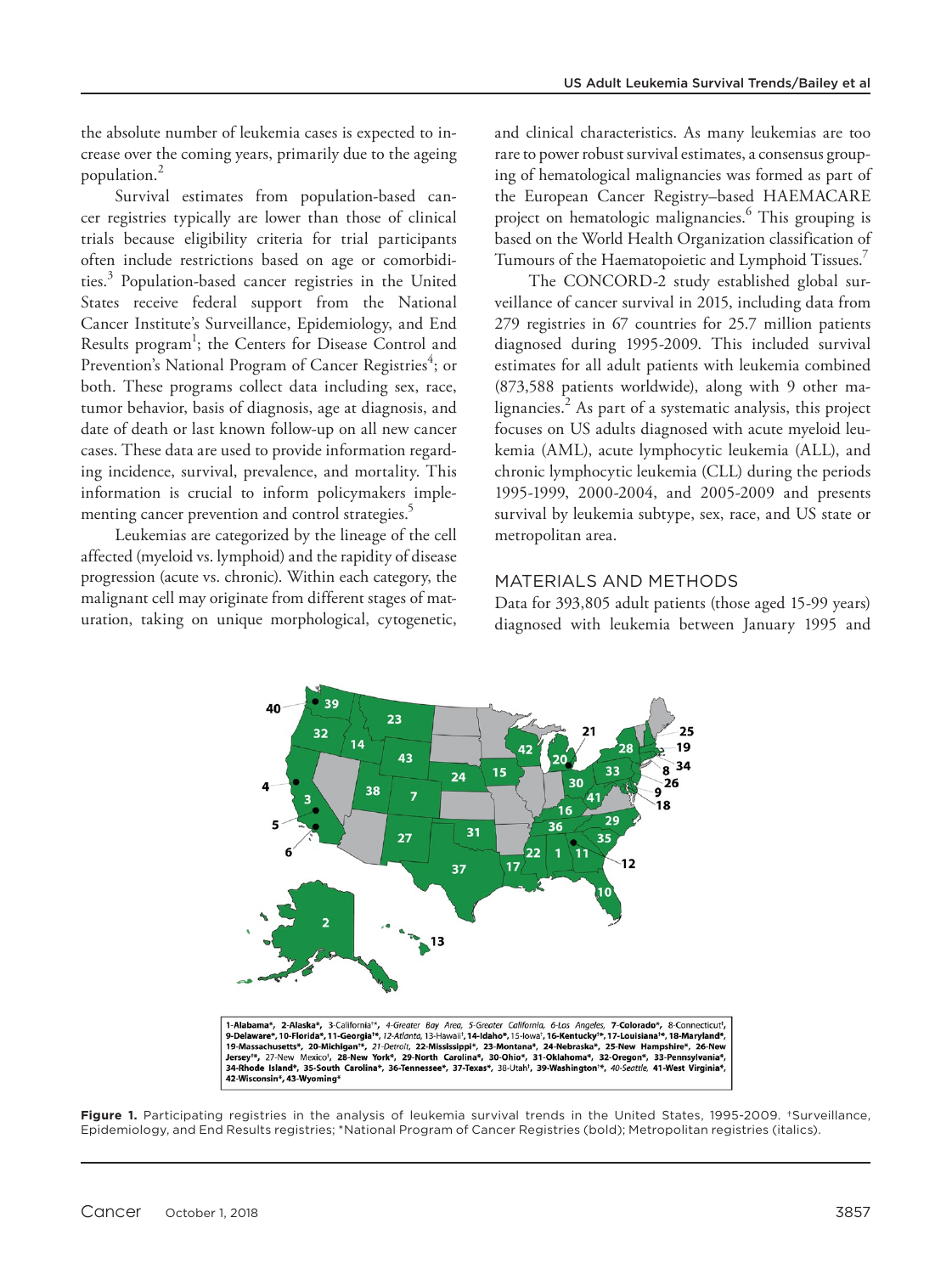December 2009 were provided by 43 registries in 37 states and in 6 metropolitan areas that collectively cover approximately 81.0% of the US national population (Fig. 1). The variables in the data set included a unique identifier; sex; age at diagnosis; last known vital status; International Classification of Diseases for Oncology, 3rd edition (ICD-O-3) morphology code; date of diagnosis; race (as self-defined by patients); and basis of diagnosis (morphological/cytological verification, clinical verification, and death certificate only). A total of 10,071 (2.6%) patient records did not meet the eligibility criteria and these patients were excluded. Reasons for exclusion comprised data that were incomplete, patients aged outside the age range of 15 to 99 years, and diagnoses of uncertain or benign behavior. Of records eligible for survival analysis, those with coding and classification errors, invalid dates or date sequences, or incongruence between age and morphology were also excluded. Each registry was issued 3 data quality reports (protocol adherence, exclusions, and editorial) and were invited to correct any inconsistencies identified. In all, 3.3% of patients diagnosed based on death certificate only or whose disease was detected at autopsy were excluded.

We categorized leukemias into 3 principal groups: acute myeloid leukemia (AML; 34.7%), acute lymphocytic leukemia (ALL; 14.0%), and chronic lymphocytic leukemia (CLL; 51.3%). Subtypes of leukemia then were subdivided further into HAEMACARE groups, which were defined by ICD-O-3 morphology codes 9670-9981 (Table 1).

We examined the distribution of age at diagnosis, sex, race, and data quality indicators such as the percentage of diagnoses with microscopic verification and patients lost to follow-up. Patients were grouped into 3 calendar periods of diagnosis: 1995-1999, 2000-2004, and 2005- 2009. We used the 5 age groups set out in the International Cancer Survival Standard for age standardization: 15 to  $44, 45$  to 54, 55 to 64, 65 to 74, and 75 to 99 years. $^8$  Race was coded as "black," "white," and "other." The basis of diagnosis was coded as "morphologically verified" if there was cytological, histological, or microscopic evidence of verification.

# *Statistical Analysis*

We estimated 5-year net survival with the estimator of Pohar-Perme et al,<sup>9</sup> implemented with the program  $\textit{stm}^{\text{10}}$ in Stata statistical software (version 14; StataCorp, College Station, Texas).<sup>11</sup> Net survival is the probability of surviving up to a given time since diagnosis after controlling for competing causes of death (background mortality). The cohort approach was used for the calendar periods 1995- 1999 and 2000-2004 because at least 5 years of potential follow-up were available for all patients. The period approach was used for patients diagnosed between 2005 and 2009 in which 5 years of follow-up were not available for all patients. This approach provides a robust shortterm prediction of the eventual cohort-based survival.<sup>12</sup>

To control for wide differences in background mortality, we used the life tables prepared for the  $CONCORD-2$  study.<sup>13</sup> These contain all-cause mortality rates in the general population of each state or metropolitan area by single year of age, sex, and race, for each calendar year from 1995 to 2009. For patients with cancer whose race was coded as "other," we used the life tables for all races combined. Robust life tables for black patients were not available in 6 states in which the black population is small (Alaska, Hawaii, Idaho, Montana, New Hampshire, and Wyoming). In those 6 states, survival estimates for black patients are not presented separately.

Age-standardized net survival was estimated for each HAEMACARE group of malignancies, stratified by sex, race, and calendar period. When there were fewer than 10 patients in a given age group, the data were merged with the adjacent age group to create 2 age-specific estimates. When there were two or more age-specific estimates based on fewer than 10 patients, only unstandardized estimates are presented.

Approval for the CONCORD-2 data was obtained from the Ethics and Confidentiality Committee of the UK Health Research Authority (ECC 3-04(i)/2011) and the National Health Service Research Ethics Committee (11/LO/0331). Separate statutory and/or human subjects research approvals were obtained from each cancer registry.

# RESULTS

A total of 370,994 patients were included in the analysis: 89.1% were white, 7.3% were black, and 3.6% were of other race. Men comprised 57.5% of the patients. The median age at the time of diagnosis was 69.3 years.

CLL was the most common leukemia for all age groups with the exception of those aged 15 to 44 years, for whom AML was more frequent (see Supporting Table 1). All leukemias were more common in males. For HAEMACARE groups, the sex disparity was smallest for acute myeloid leukemia (group 22), in which 54.0% of those diagnosed were men (Table 2). Burkitt lymphoma (10.8%) was most common among black patients, and acute (precursor cell) lymphoblastic leukemia was most common among other races (5.4%). The number of cases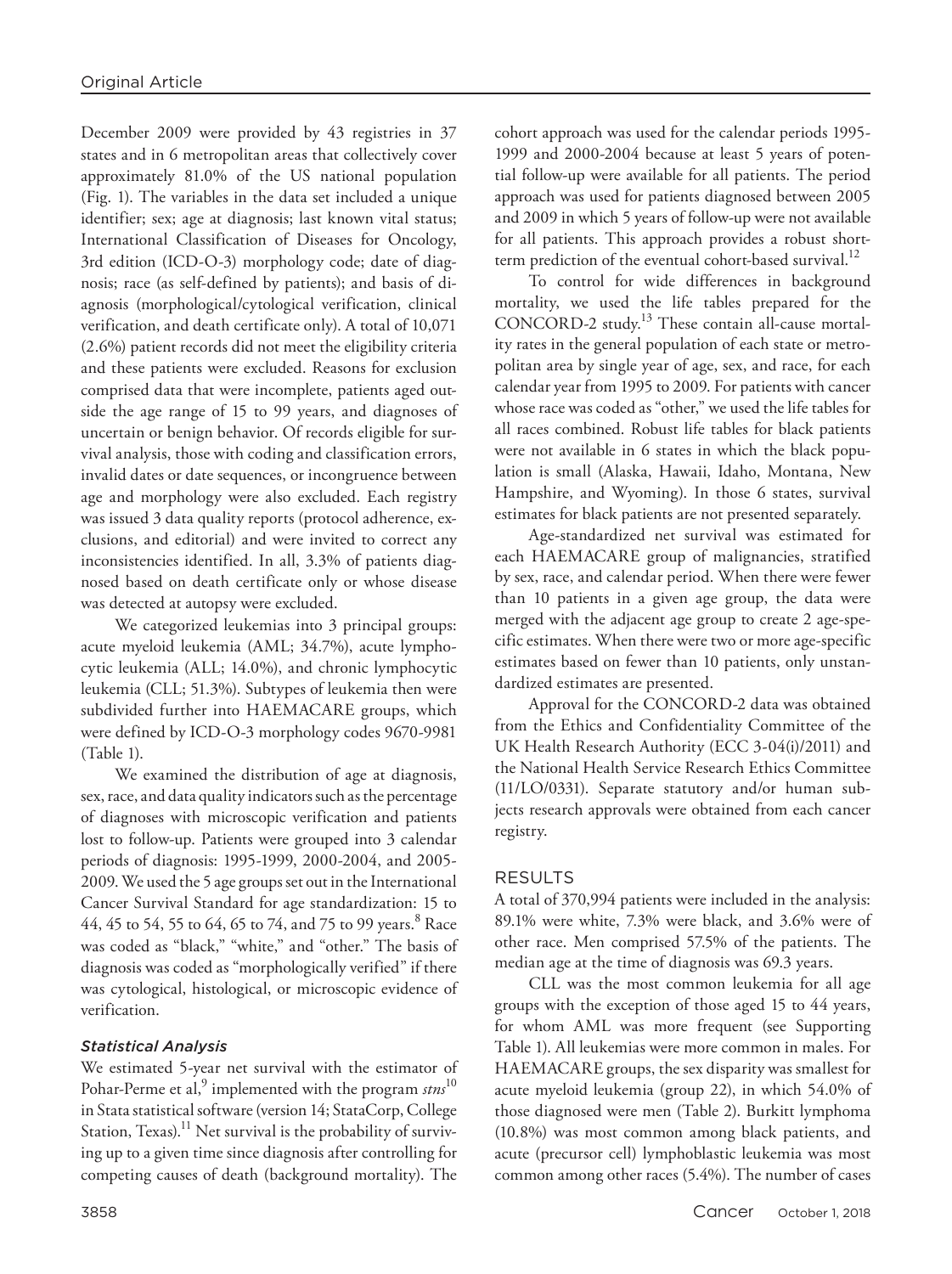| Acute lymphocytic leukemia              |                                                                             |                                                                                                                                                                                                                                                                                                                                                                                                                                                                                                                                                                                                                                                                                                                                                                                                                                                                                                                                                   |
|-----------------------------------------|-----------------------------------------------------------------------------|---------------------------------------------------------------------------------------------------------------------------------------------------------------------------------------------------------------------------------------------------------------------------------------------------------------------------------------------------------------------------------------------------------------------------------------------------------------------------------------------------------------------------------------------------------------------------------------------------------------------------------------------------------------------------------------------------------------------------------------------------------------------------------------------------------------------------------------------------------------------------------------------------------------------------------------------------|
| $\overline{1}$                          | <b>Burkitt</b>                                                              | 9687-Burkitt lymphoma, NOS<br>9826-Burkitt cell leukemia                                                                                                                                                                                                                                                                                                                                                                                                                                                                                                                                                                                                                                                                                                                                                                                                                                                                                          |
| $\frac{15}{2}$                          | Lymphoblastic lymphoma/acute (precursor cell) lympho-<br>blastic leukemia   | 9727-Precursor cell lymphoblastic lymphoma, NOS<br>9835-Precursor cell lymphoblastic leukemia, NOS<br>9728-Precursor B-cell lymphoblastic lymphoma<br>9729-Precursor T-cell lymphoblastic lymphoma<br>9836-Precursor B-cell lymphoblastic leukemia<br>9837-Precursor T-cell lymphoblastic leukemia                                                                                                                                                                                                                                                                                                                                                                                                                                                                                                                                                                                                                                                |
| $\overline{c}$                          | NO <sub>S</sub><br>Leukemia,                                                | 9805-Acute biphenotypic leukemia<br>9801-Acute leukemia, NOS<br>9800-Leukemia, NOS                                                                                                                                                                                                                                                                                                                                                                                                                                                                                                                                                                                                                                                                                                                                                                                                                                                                |
|                                         |                                                                             |                                                                                                                                                                                                                                                                                                                                                                                                                                                                                                                                                                                                                                                                                                                                                                                                                                                                                                                                                   |
| Acute myeloid leukemia<br>21<br>22      | Acute myeloid leukemia<br>Myeloid leukemia, NOS                             | 9984-Refractory anemia with excess blasts in transformation [obs]<br>9871-Acute myeloid leukemia with abnormal marrow eosinophils<br>9895-Acute myeloid leukemia, with multilineage dysplasia<br>9987-Therapy-related myelodysplastic syndrome, NOS<br>9872-Acute myeloid leukemia minimal differentiation<br>9920-Therapy-related acute myeloid leukemia, NOS<br>9897-Acute myeloid leukemia,11q23 abnormalities<br>9873-Acute myeloid leukemia, without maturation<br>9896-Acute myeloid leukemia, t(8,21) (q22,q22)<br>9874-Acute myeloid leukemia with maturation<br>9866-Acute promyelocytic leukemia (APML)<br>9931-Acute panmyelosis with myelofibrosis<br>9910-Acute megakaryoblastic leukemia<br>9840-Acute myeloid leukemia, M6 type<br>9867-Acute myelomonocytic leukemia<br>9861-Acute myeloid leukemia, NOS<br>9870-Acute basophilic leukemia<br>9891-Acute monocytic leukemia<br>9860-Myeloid leukemia, NOS<br>9930-Myeloid sarcoma |
| Chronic lymphocytic leukemia<br>$\circ$ |                                                                             |                                                                                                                                                                                                                                                                                                                                                                                                                                                                                                                                                                                                                                                                                                                                                                                                                                                                                                                                                   |
|                                         | Chronic lymphocytic leukemia/small lymphocytic<br>$\overline{a}$<br>lymphom | 9823-B-cell chronic lymphocytic leukemia/small lymphocytic<br>9670-Malignant lymphoma, small B lymphocytic, NOS<br>lymphoma                                                                                                                                                                                                                                                                                                                                                                                                                                                                                                                                                                                                                                                                                                                                                                                                                       |
| 17                                      | cell leukemia, hairy cell<br>Mature B-cell leukemia<br>Mature B-            | 9833-Prolymphocytic leukemia, B-cell type<br>9940-Hairy cell leukemia                                                                                                                                                                                                                                                                                                                                                                                                                                                                                                                                                                                                                                                                                                                                                                                                                                                                             |
| $\frac{\infty}{\infty}$                 | Lymphatic leukemia                                                          | 9832-Prolymphocytic leukemia, NOS<br>9820-Lymphoid leukemia, NOS                                                                                                                                                                                                                                                                                                                                                                                                                                                                                                                                                                                                                                                                                                                                                                                                                                                                                  |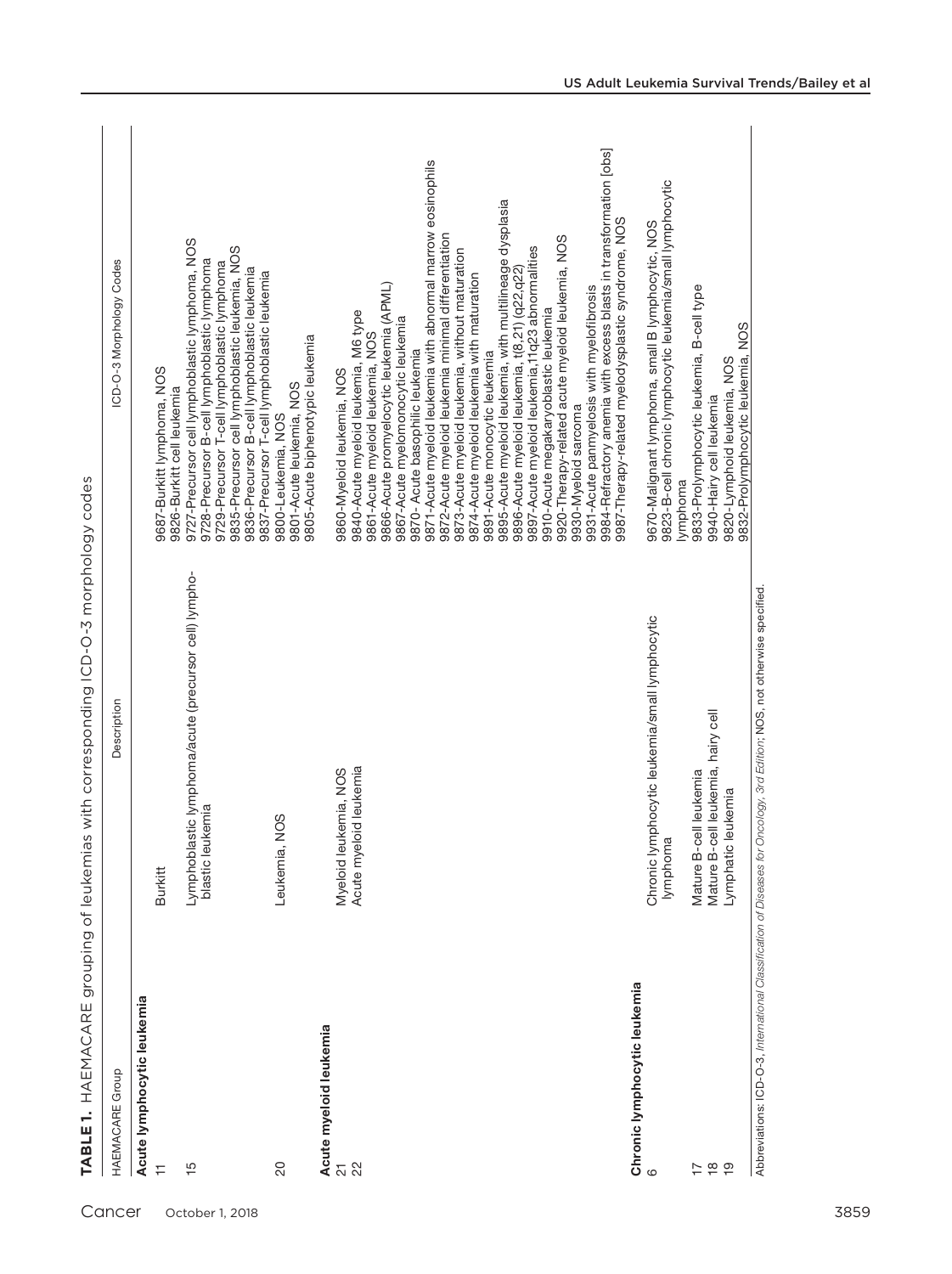|                           |                                                                                     |         |         | Sex  |         |      |         |               | Race         |      |        |     |
|---------------------------|-------------------------------------------------------------------------------------|---------|---------|------|---------|------|---------|---------------|--------------|------|--------|-----|
|                           |                                                                                     |         | Male    |      | Female  |      | White   |               | <b>Black</b> |      | Other  |     |
| <b>HAEMACARE</b><br>Group |                                                                                     | No.     | No.     | %    | No.     | %    | No.     | $\frac{0}{0}$ | No.          | %    | No.    | %   |
|                           | Acute lymphocytic leukemia                                                          | 51,958  | 30,519  | 58.7 | 21,439  | 41.3 | 44.974  | 86.6          | 4,556        | 8.8  | 2,428  | 4.7 |
| 11                        | <b>Burkitt</b>                                                                      | 9.665   | 6,764   | 70.0 | 2,901   | 30.0 | 8,171   | 84.5          | 1,041        | 10.8 | 453    | 4.7 |
| 15                        | Lymphoblastic<br>lymphoma/<br>acute (precursor<br>cell) lympho-<br>blastic leukemia | 25,421  | 14,956  | 58.8 | 10,465  | 41.2 | 21,859  | 86.0          | 2,187        | 8.6  | 1,375  | 5.4 |
| 20                        | Leukemia, NOS                                                                       | 16.872  | 8,799   | 52.2 | 8.073   | 47.8 | 14.944  | 88.6          | 1,328        | 7.9  | 600    | 3.6 |
|                           | Acute myeloid leukemia                                                              | 128,626 | 69,488  | 54.0 | 59,138  | 46.0 | 113,280 | 88.1          | 10,136       | 7.9  | 5,210  | 4.1 |
| 21                        | Mveloid<br>leukemia, NOS                                                            | 4.457   | 2,439   | 54.7 | 2,018   | 45.3 | 3,921   | 88.0          | 392          | 8.8  | 144    | 3.2 |
| 22                        | Acute myeloid<br>leukemia                                                           | 124,169 | 67,049  | 54.0 | 57,120  | 46.0 | 109,359 | 88.1          | 9,744        | 7.8  | 5,066  | 4.1 |
|                           | Chronic lymphocytic leukemia                                                        | 190,410 | 113,296 | 59.5 | 77,114  | 40.5 | 172,272 | 90.5          | 12,436       | 6.5  | 5.702  | 3.0 |
| 6                         | Chronic<br>lymphocytic<br>leukemia/small<br>lymphocytic<br>lymphoma                 | 176.918 | 103.587 | 58.6 | 73.331  | 41.4 | 159.873 | 90.4          | 11,831       | 6.7  | 5,214  | 2.9 |
| 17                        | Mature B-cell<br>leukemia                                                           | 474     | 301     | 63.5 | 173     | 36.5 | 431     | 90.9          | 29           | 6.1  | 14     | 3.0 |
| 18                        | Mature B-cell<br>leukemia, hairy<br>cell                                            | 9,556   | 7,375   | 77.2 | 2,181   | 22.8 | 8,887   | 93.0          | 305          | 3.2  | 364    | 3.8 |
| 19                        | Lymphatic<br>leukemia                                                               | 3,462   | 2,033   | 58.7 | 1,429   | 41.3 | 3,081   | 89.0          | 271          | 7.8  | 110    | 3.2 |
|                           | <b>Total</b>                                                                        | 370,994 | 213,303 | 57.5 | 157,691 | 42.5 | 330,526 | 89.1          | 27,128       | 7.3  | 13,340 | 3.6 |

| <b>TABLE 2.</b> Distribution (%) of leukemias in the United States, by sex and by race: 1995-2009 |  |
|---------------------------------------------------------------------------------------------------|--|
|---------------------------------------------------------------------------------------------------|--|

Abbreviations: NOS, not otherwise specified.

per state ranged from 649 cases (Alaska) to 47,886 cases (California). The majority of cases (90.9%) were morphologically verified, ranging from 83.4% (Maryland) to 99.3% (Florida) (see Supporting Table 2).

For the US overall, age-standardized 5-year net survival for all sexes, races, and subtypes combined increased from 45.0% (95% confidence interval [95% CI], 44.6%- 45.4%) in 1995-1999 to 49.0% (95% CI, 48.7%-49.4%) in 2000-2004, to 52.0% (95% CI, 51.6%-52.3%) in 2005-2009. This represents an absolute increase in 5-year net survival of 4.0% between 1995-1999 and 2000-2004, and 3.0% between 2000-2004 and 2005-2009.

Survival declined in successive age groups from 45 to 54 years for nearly all leukemia subtypes (Table 3). Gains in survival were highest in the younger age groups. For patients with AML between 1995-1999 and 2005- 2009, survival increased by 12.1% in those aged 45 to 54 years compared with 1.4% in the those aged 75 to 99 years.

Age-standardized 5-year net survival increased for all 3 principal leukemias (Table 4). The greatest gains were noted among patients with ALL (5.3% between 1995-1999 and 2000-2004 and 3.9% between

2000-2004 and 2005-2009). Among HAEMACARE groups, there were large gains for patients with Burkitt lymphoma (9.5% [95% CI, 5.3%-13.5%] between 1995- 1999 and 2000-2004 and 4.9% [95% CI, 1.4%-8.4%] between 2000-2004 and 2005-2009).

For patients diagnosed during 2005-2009, 5-year survival was 18.2% (95% CI, 17.8%-18.6%) for AML, 44.0% (95% CI, 43.2%-44.8%) for ALL, and 77.3% (95% CI, 76.9%-77.7%) for CLL (Table 5). Males were found to have slightly lower survival than females throughout the 15 years between 1995 and 2009. This disparity fell in successive time periods (1.5% in 1995- 1999, 1.1% in 2000-2004, and 0.7% in 2005-2009).

Net survival for white patients was substantially higher than that for black patients throughout the 15 year period, with the absolute difference noted to increase (8.3% in 1995-1999, 9.5% in 2000-2004, and 10.9% in 2005-2009) (Fig. 2). Survival was higher for white than for black patients for each of the 11 subtypes of leukemia, except for mature B-cell leukemia, for which the data were sparse (Table 5). The largest racial disparities were noted for Burkitt lymphoma (11.7% in 1995-1999, 14.9% in 2000-2004, and 16.1% in 2005-2009) and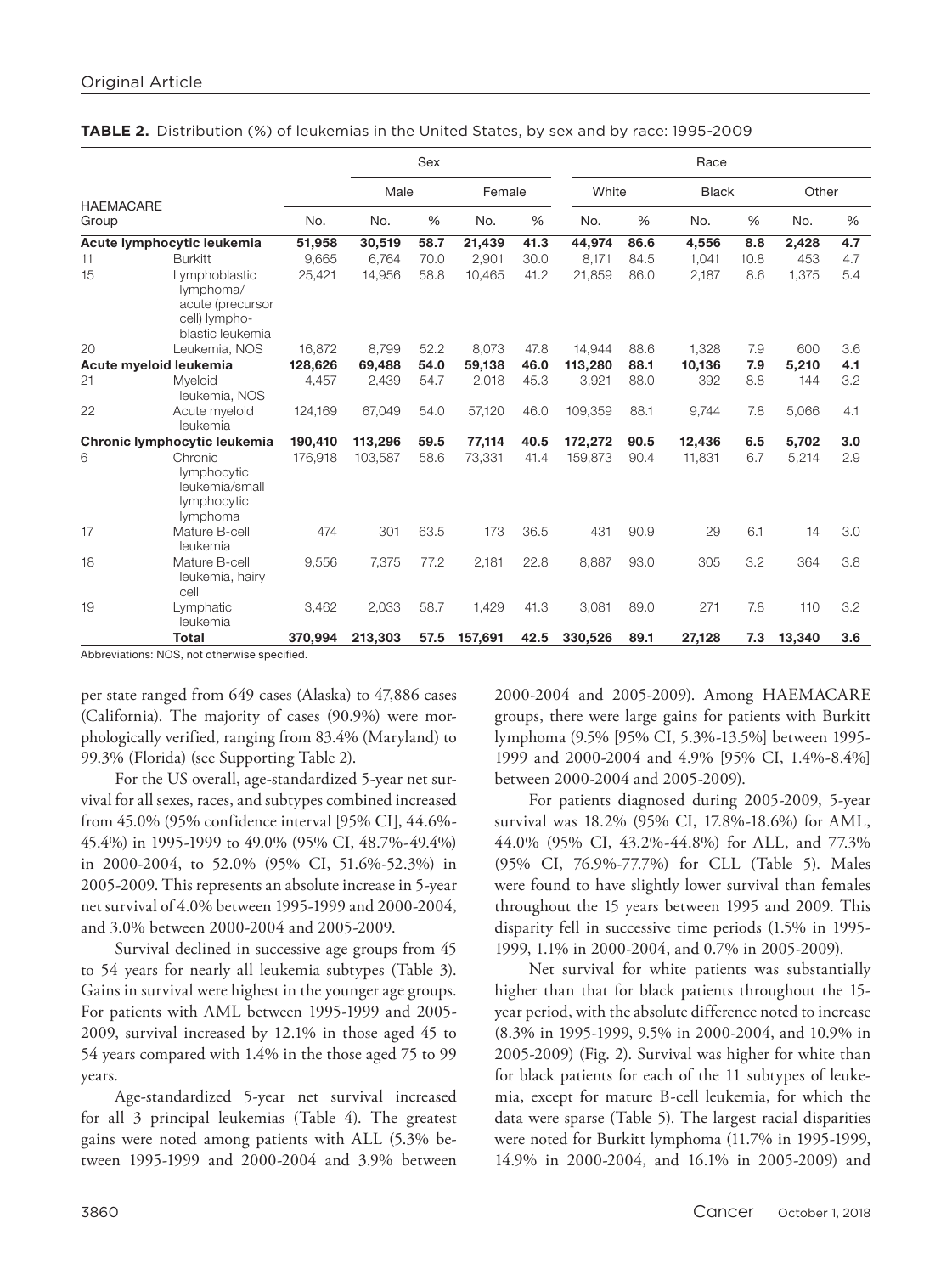

**Figure 2.** The absolute age-standardized 5-year net survival difference (shown as percentage) in principal groups between black (B), white (W), and other (O) races for leukemias in the United States, 1995-2009. The boxes represent the absolute difference between B and W races. Point estimates for B, W, and O races are shown on the x-axis. The 95% confidence intervals for W and B patients are shown by error bars. ALL indicates acute lymphocytic leukemia; AML, acute myeloid leukemia; CLL, chronic lymphocytic leukemia.

CLL/small lymphocytic leukemia (10.7% in 1995-1999, 12.8% in 2000-2004, and 12.3% in 2005-2009). For patients of "other" races, survival generally was higher than that for white patients; however, the estimates had wider 95% CIs. The range in survival estimates by registry also showed wide geographic disparity: from 40.9% in Mississippi to 56.5% in Seattle, Washington (Table 5). For patients with CLL, AML, and ALL, the racial difference in 5-year net survival was either constant or increasing (Fig. 2).

### **DISCUSSION**

The current study reports data from 370,994 patients from 43 registries covering approximately 81.0% of the US population over a 15-year time period. Five-year net

Cancer October 1, 2018 3861

survival improved from 45.0% during 1995-1999 (95% CI, 44.6%-45.4%) to 49.0% during 2000-2004 (95% CI, 48.7%-49.4%) and 52.0% during 2005-2009 (95% CI, 51.6%-52.3%).

For patients diagnosed between 2005 and 2009, survival estimates were 44.0% for ALL, 18.2% for AML, and 77.3% for CLL. All 3 subtypes of leukemia showed improvements in survival, with gains in 5-year net survival of 9.2% for ALL, of 6.4% for CLL, and of 5.5% for AML from 1995-2009. The survival gains in ALL may be related to the use of the more intensive pediatric protocols in young adults, $14$  and the use of tyrosine kinase inhibitors for patients with *BCR-ABL*– positive ALL.<sup>15</sup> Fludarabine-containing regimens were introduced as first-line treatment for patients with CLL in the 1990s, when these regimens were shown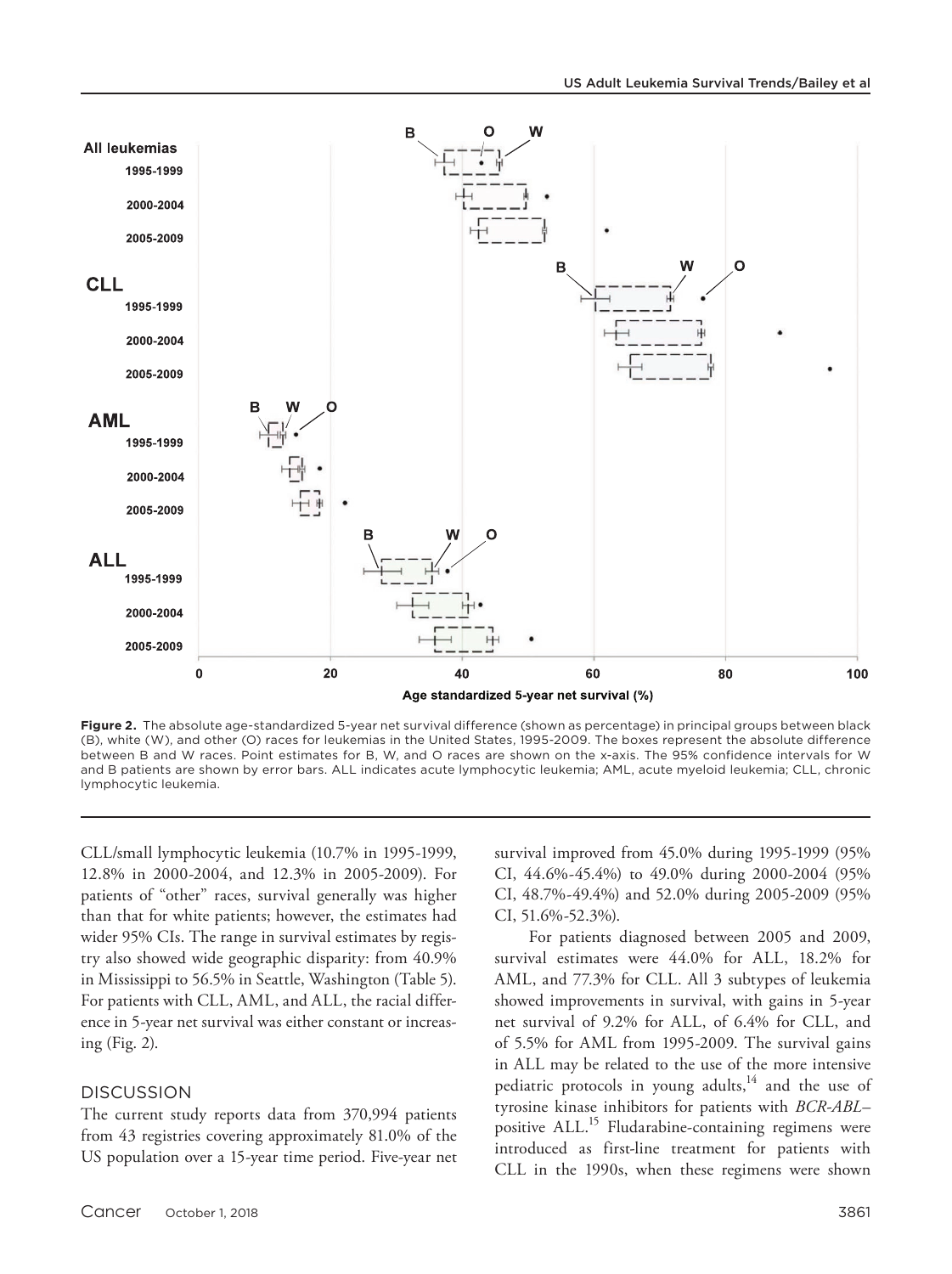| $\frac{1}{2}$                                                                                                  |
|----------------------------------------------------------------------------------------------------------------|
|                                                                                                                |
|                                                                                                                |
|                                                                                                                |
|                                                                                                                |
| l                                                                                                              |
|                                                                                                                |
|                                                                                                                |
|                                                                                                                |
|                                                                                                                |
|                                                                                                                |
| 1                                                                                                              |
|                                                                                                                |
|                                                                                                                |
|                                                                                                                |
|                                                                                                                |
|                                                                                                                |
|                                                                                                                |
|                                                                                                                |
|                                                                                                                |
| ׇׇ֚֚֕֕                                                                                                         |
| ļ                                                                                                              |
| ֦֧֦֧֦֧֦֧֦֧֦֧֦֧֦֧֦֧֦֧֦֧֦֧֦֧֚֚֚֬֜֡                                                                               |
|                                                                                                                |
|                                                                                                                |
|                                                                                                                |
|                                                                                                                |
| (<br>;<br>;<br>;                                                                                               |
| į                                                                                                              |
|                                                                                                                |
|                                                                                                                |
|                                                                                                                |
|                                                                                                                |
|                                                                                                                |
|                                                                                                                |
|                                                                                                                |
|                                                                                                                |
|                                                                                                                |
| ؛<br>؛                                                                                                         |
|                                                                                                                |
|                                                                                                                |
|                                                                                                                |
|                                                                                                                |
|                                                                                                                |
|                                                                                                                |
|                                                                                                                |
|                                                                                                                |
|                                                                                                                |
|                                                                                                                |
|                                                                                                                |
|                                                                                                                |
|                                                                                                                |
|                                                                                                                |
|                                                                                                                |
|                                                                                                                |
|                                                                                                                |
|                                                                                                                |
|                                                                                                                |
|                                                                                                                |
|                                                                                                                |
|                                                                                                                |
|                                                                                                                |
| l                                                                                                              |
|                                                                                                                |
| $\overline{a}$                                                                                                 |
| ;<br>;                                                                                                         |
| L<br>l                                                                                                         |
| )                                                                                                              |
| Ś<br>ℷ<br>í<br>١                                                                                               |
| į                                                                                                              |
| l                                                                                                              |
| ١<br>I                                                                                                         |
| and the state of the state of the state of the state of the state of the state of the state of the state of th |
|                                                                                                                |
|                                                                                                                |
| I<br>J<br>ł                                                                                                    |
|                                                                                                                |
|                                                                                                                |
|                                                                                                                |
| <b>TABLE</b>                                                                                                   |

|                                                                                |                      |                            |                                      |                              |                                                 |                    |                                        |                      | Age Group (Years)                    |                         |                         |                         |                        |                                            |                                                     |
|--------------------------------------------------------------------------------|----------------------|----------------------------|--------------------------------------|------------------------------|-------------------------------------------------|--------------------|----------------------------------------|----------------------|--------------------------------------|-------------------------|-------------------------|-------------------------|------------------------|--------------------------------------------|-----------------------------------------------------|
|                                                                                |                      | $5 - 44$                   |                                      |                              | 45-54                                           |                    |                                        | 55-64                |                                      |                         | 65-74                   |                         |                        | 75-99                                      |                                                     |
| HAEMACARE group                                                                | $\frac{8}{2}$        | 95%CI                      |                                      | $\frac{8}{2}$                | 95%Cl                                           |                    | $\frac{8}{2}$                          | 95%Cl                |                                      | $\frac{8}{2}$           | 95%Cl                   |                         | $\frac{8}{2}$          | 95%Cl                                      |                                                     |
| Acute lymphocytic leukemia                                                     |                      |                            |                                      |                              |                                                 |                    |                                        |                      |                                      |                         |                         |                         |                        |                                            |                                                     |
| Burkitt<br>≓                                                                   |                      |                            |                                      |                              |                                                 |                    |                                        |                      |                                      |                         |                         |                         |                        |                                            |                                                     |
| 1995-1999                                                                      |                      | 42.8                       |                                      |                              |                                                 | 39.9<br>40.7       |                                        | 37.6<br>37.6         |                                      |                         |                         | 35.3                    |                        |                                            |                                                     |
| 2005-2009<br>2000-2004                                                         | 46.1<br>58.3<br>63.9 | 55.7<br>61.2               | 49.4<br>61.0<br>66.0                 | 5<br>36<br>5<br>47<br>5<br>4 | 29.1<br>33.1<br>44.1                            | 51.7               | 38.3<br>38.3<br>47.4                   | 43.1                 | $44.7$<br>$46.3$<br>$51.7$           | 3<br>23<br>3 3 4<br>3 4 | 3<br>3<br>3<br>3<br>3   | $39.1$<br>45.9          | $15.1$<br>24.6<br>19.5 |                                            | 0.9<br>29.7<br>23.7                                 |
| Lymphoblastic lymphoma/acute (precursor cell) lymphoblastic<br>$\frac{10}{10}$ |                      |                            |                                      |                              |                                                 |                    |                                        |                      |                                      |                         |                         |                         |                        |                                            |                                                     |
| leukemia                                                                       |                      |                            |                                      |                              |                                                 |                    |                                        |                      |                                      |                         |                         |                         |                        |                                            |                                                     |
| 1995-1999                                                                      | 46.0                 |                            | 47.7                                 | 5.0<br>2007<br>2008          | 22.4                                            | 28.7               | 18.4                                   | 15.6                 | 3<br>2<br>3<br>2<br>3<br>2<br>3      | 12.3                    | 10.0                    | 14.7                    | 8.9<br>8.9<br>9.0      | 5700000                                    | $0.2$<br>$0.2$<br>$0.2$<br>$0.3$                    |
| 2005-2009<br>2000-2004                                                         | 49.7<br>52.7         |                            | 51.2                                 |                              | 27.2<br>29.5                                    | 32.7               | 25.6<br>21.7                           | $19.1$<br>23.0       |                                      | $15.1$<br>18.0          | $12.7$<br>$15.4$        | $17.6$<br>20.6          |                        |                                            |                                                     |
| Leukemia, NOS<br>$\gtrsim$                                                     |                      |                            |                                      |                              |                                                 |                    |                                        |                      |                                      |                         |                         |                         |                        |                                            |                                                     |
| 1995-1999                                                                      |                      |                            | 45.7                                 |                              |                                                 |                    |                                        |                      |                                      | 13.6                    |                         |                         |                        |                                            |                                                     |
| 2000-2004                                                                      | 448<br>448           | 8<br>8<br>8<br>9<br>4<br>7 | 49.1                                 | 28.3<br>28.9<br>44.2         |                                                 | $33.3$<br>42.3     |                                        | 03 03 03<br>12 03 03 | 9<br>9<br>9<br>9<br>9<br>9<br>9<br>9 |                         |                         | 15.0<br>22.0<br>30.0    | ဝ ຕ ၈<br>ထ ၀ ဝ         | $6799$<br>$-99$                            | $0.260$<br>$0.660$                                  |
| 2005-2009                                                                      |                      |                            | 57.8                                 |                              | 23.1<br>23.1<br>38.3                            | 50.1               | <del>។</del><br>21 នាំ 31<br>21 នាំ 31 |                      |                                      | $19.5$<br>$26.7$        | $\frac{17}{17}$<br>23.4 |                         |                        |                                            |                                                     |
| Acute myeloid leukemia                                                         |                      |                            |                                      |                              |                                                 |                    |                                        |                      |                                      |                         |                         |                         |                        |                                            |                                                     |
| Myeloid leukemia, NOS<br>$\overline{\mathbb{N}}$                               |                      |                            |                                      |                              |                                                 |                    |                                        |                      |                                      |                         |                         |                         |                        |                                            |                                                     |
| 1995-1999                                                                      | 39.0<br>56.7<br>64.7 | 31.4<br>48.2               | 47.8<br>63.8                         | 41.4<br>43.1                 | $\frac{5}{3}$<br>$\frac{3}{4}$<br>$\frac{4}{5}$ | 52.0               | 24.0<br>34.3                           | $\frac{73}{264}$     | $30.8$<br>40.9                       | <b>15.0</b><br>20.6     | 7.01                    | $\frac{94}{25.2}$       |                        | $\frac{7}{9}$ $\frac{3}{9}$ $\frac{7}{10}$ | 0<br>0 i0 i0<br>0 i0 i0                             |
| 2005-2009<br>2000-2004                                                         |                      | 57.6                       | 71.8                                 | 50.3                         |                                                 | 58.9               | 43.7                                   |                      | 51.1                                 | 26.3                    | 21.0                    |                         |                        |                                            |                                                     |
| Acute myeloid leukemia<br>22                                                   |                      |                            |                                      |                              |                                                 |                    |                                        |                      |                                      |                         |                         |                         |                        |                                            |                                                     |
| 1995-1999                                                                      | 41.4                 | 40.1                       | 42.8                                 |                              |                                                 | 27.2               |                                        |                      | $\overline{6}$                       |                         | 6.4                     |                         |                        |                                            |                                                     |
| 2000-2004                                                                      |                      | 44.7                       |                                      |                              |                                                 |                    |                                        |                      |                                      |                         |                         |                         |                        |                                            | $\begin{array}{c} 1000 \\ 4000 \\ 1000 \end{array}$ |
| 2005-2009                                                                      | 45.9<br>49.0         | 47.8                       | 47.1<br>50.2                         | 25.7<br>32.8<br>37.8         |                                                 | $34.1$<br>$39.2$   | $15.9$<br>$15.9$<br>$22.6$             | $14.0$<br>$21.6$     | $16.9$<br>$0.9$<br>$0.6$             | $7.0$<br>$7.0$<br>$7.4$ | $8.6$<br>10.7           | $7.5$<br>$9.7$<br>$9.1$ | $7.69$<br>$3.4$        |                                            |                                                     |
| Chronic lymphocytic leukemia                                                   |                      |                            |                                      |                              |                                                 |                    |                                        |                      |                                      |                         |                         |                         |                        |                                            |                                                     |
| Chronic lymphocytic leukemia/small lymphocytic lymphoma<br>$\circ$             |                      |                            |                                      |                              |                                                 |                    |                                        |                      |                                      |                         |                         |                         |                        |                                            |                                                     |
| 1995-1999                                                                      | 81.4                 | 79.4                       | 83.4                                 | 82.1                         | 80.9                                            | 83.3               |                                        |                      |                                      |                         |                         | 72.0                    | 57.0                   | 55.7                                       | 58.3                                                |
| 2000-2004                                                                      | 86.2<br>87.6         | 84.5<br>85.9               | 88.3<br>89.3                         | 86.2<br>87.9                 | 85.2                                            | 87.2<br>88.8       |                                        | $72800$<br>$820$     | 79.2<br>84.0<br>85.1                 | 71.1<br>78.1<br>78.1    | 70.4<br>75.4<br>77.3    | 77.0<br>78.9            | 61.1<br>62.6           | 60.0                                       | 62.7                                                |
| 2005-2009                                                                      |                      |                            |                                      |                              | 87,1                                            |                    |                                        |                      |                                      |                         |                         |                         |                        | 61.6                                       |                                                     |
| Mature B-cell leukemia<br>$\overline{\phantom{0}}$                             |                      |                            |                                      |                              |                                                 |                    |                                        |                      |                                      |                         |                         |                         |                        |                                            |                                                     |
| 1995-1999                                                                      |                      |                            |                                      |                              |                                                 |                    |                                        |                      |                                      | r.                      |                         |                         |                        |                                            |                                                     |
| 2000-2004                                                                      | $\sim$               |                            |                                      | 45.7                         | 15.3<br>32.3                                    | - 76.3             | 46.4                                   | 28.6<br>30.6         | - 21<br>- 21                         | 45.0<br>56.2            | $-30.1$                 | 59.8<br>70.5            | 29.7<br>33.2           | $17.6$<br>20.8                             | 41.9                                                |
| 2005-2009                                                                      | 84.2                 | 56.7                       | 100.0                                | 54.9                         |                                                 | 77.4               | 46.9                                   |                      | 63.1                                 |                         | 41.8                    |                         |                        |                                            | 45.6                                                |
| Mature B-cell leukemia, hairy cell<br>$\frac{\infty}{\tau}$                    |                      |                            |                                      |                              |                                                 |                    |                                        |                      |                                      |                         |                         |                         |                        |                                            |                                                     |
| 1995-1999                                                                      | 96.9                 | 95.1                       | 98.8                                 | 96.7                         | 94.9                                            | 98.6               | 91.0                                   | 87.8                 | 94.3                                 | 87.2                    | 83.0                    | 91.4                    | 70.6                   | 62.6                                       | 78.7                                                |
| 2000-2004                                                                      | 98.0<br>99.6         | 96.5                       | 99.5<br>100.0                        | 97.4                         | 95.9<br>96.3                                    | 98.9               | 97.1                                   | 94.9<br>95.0         | 99.3<br>99.2                         | 94.0<br>95.6            | 90.4                    | 97.6                    | 71.8                   | 65.3<br>63.2                               | 78.7<br>75.7                                        |
| 2005-2009                                                                      |                      | 98.6                       |                                      | 97.8                         |                                                 | 99.3               | 97.1                                   |                      |                                      |                         | 92.1                    | 99.1                    | 69.5                   |                                            |                                                     |
| Lymphatic leukemia<br>$\overline{0}$                                           |                      |                            |                                      |                              |                                                 |                    |                                        |                      |                                      |                         |                         |                         |                        |                                            |                                                     |
| 1995-1999                                                                      | 61.1                 | 50.2                       | 72.1                                 | 53.7                         | 45.0                                            | 62.5               | 53.8                                   | 46.6                 | 60.9                                 | 44.8                    | 39.0                    | 50.6                    | 30.9                   | 25.1                                       | 36.8                                                |
| 2000-2004                                                                      | 63.5<br>69.5         | 52.5<br>57.6               | 74.7                                 | 64.8<br>69.1                 | 55.2<br>58.0                                    | 74.4               | 57.7<br>65.9                           | 49.7                 | 65.8                                 | 55.4<br>64.9            | 48.5<br>57.6            | 62.2                    | 38.7                   | 32.4<br>36.4                               | 45.0<br>51.0                                        |
| 2005-2009                                                                      |                      |                            | 81.5                                 |                              |                                                 | 80,1               |                                        | 57.8                 |                                      |                         |                         |                         | 43.7                   |                                            |                                                     |
| All leukemias                                                                  |                      |                            |                                      |                              |                                                 |                    |                                        |                      |                                      |                         |                         |                         |                        |                                            |                                                     |
| 1995-1999                                                                      | 50.5<br>57.5<br>57.5 | 49.7<br>53.7               | 5<br>5<br>5<br>5<br>5<br>5<br>3<br>5 | 55.4<br>59.4<br>62.8         |                                                 | 56.0<br>50.0<br>50 | 53.4<br>57.6<br>60.6                   | 6<br>0000<br>0000    | 3<br>3<br>3<br>5<br>5<br>5<br>5<br>5 | $49.0$<br>$49.0$<br>$0$ | 44.1                    | 45.06<br>58.9           | 8<br>8<br>8<br>8<br>8  | 0.0<br>35.6<br>37.6                        |                                                     |
| 2000-2004                                                                      |                      |                            |                                      |                              |                                                 |                    |                                        |                      |                                      |                         | 48.7                    |                         |                        |                                            |                                                     |
| 2005-2009                                                                      |                      | 56.8                       |                                      |                              |                                                 |                    |                                        |                      |                                      |                         |                         |                         |                        |                                            |                                                     |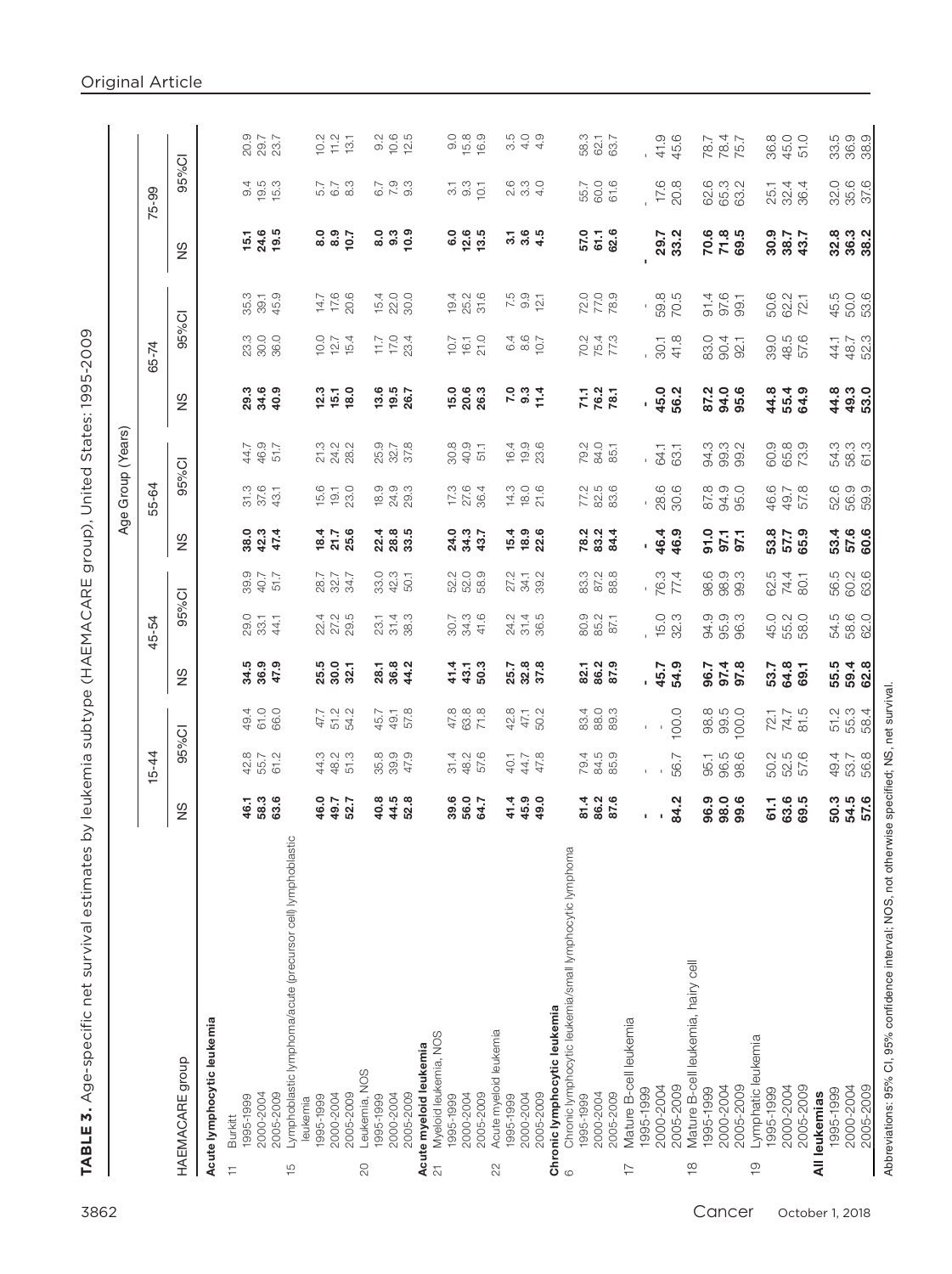to have higher event-free survival than chlorambucil.<sup>16</sup> The introduction of rituximab likely also has improved survival.<sup>17</sup> Other than acute promyelocytic leukemia, anthracycline-based and cytarabine-based chemotherapy has been the mainstay of treatment for AML for many years. The more gradual survival gains observed in patients with AML are likely due to improvements in supportive care and stem cell transplantation.<sup>18</sup> In addition to treatment, better residual disease monitoring and refining of diagnostic techniques such as flow cytometry, polymerase chain reaction, and fluorescence in situ hybridization, resulting in better prognostic precision and more effective management strategies, have contributed to survival gains in patients with leukemia.<sup>19</sup>

For patients with AML, the modest survival gains over 15 years can be partially explained by minimal improvements (1.4%) among the elderly patients (75- 99 years), for whom the disease burden is higher when compared with patients with ALL. Elderly patients often are less tolerant of cytotoxic treatment modalities due to frailty and comorbidities. $^{20}$  Moreover, the disease itself has a different cytogenetic and molecular profile in elderly patients, which may be explained by prior chemotherapy or radiotherapy for previous malignancies or hematological disorders such as myelodysplastic syndrome. $^{21}$ 

Survival was consistently found to be higher for white than for black patients for nearly all subtypes of leukemia in all registries and throughout the 15 years between 1995 and 2009. For patients with ALL and AML, the racial difference in 5-year net survival is increasing. The gap in 5-year survival from acute leukemia between non-Hispanic white and African American or Hispanic patients was shown to increase between 1992 and 1996 and between 2002 and  $2006.<sup>22</sup>$  This racial disparity is well established, and socioeconomic, cultural, and biological differences all have been put forward as contributors. $^{23}$  In the case of AML, it was noted that nonwhite ethnic groups were less likely to undergo matched unrelated hematopoietic stem cell transplantation due to lower donor availability.<sup>24</sup> Among patients with leukemia who were randomized to clinical trials, it was shown that racial disparities in survival disappear after controlling for prognostic factors and socioeconomic status.<sup>25</sup> In the clinical trial setting among patients with ovarian cancer, Abdel-Rahman et al showed that there was no socioeconomic inequality in survival outcomes (ie, when access to treatment is equal, these disparities disappear).<sup>26</sup> Reducing inequities in cancer care may go some way toward reducing this disparity.

Using data from population-based cancer registries minimizes the selection bias associated with variably defined catchment areas in hospital-based registries. Of the 393,805 patient records submitted from registries to the CONCORD study, only 2.6% were ineligible due to incomplete data, coding errors, or being outside the age range, or of benign behavior. Of the remaining records, 3.3% were registered solely from a death certificate or at autopsy, and were excluded because the date of diagnosis was unknown. The proportion of patients lost to follow-up was very low (0.8%). Net survival estimates for "other races" may be subjected to bias; these estimates are based on the background mortality of all races in the population because robust, state-specific life tables for individual racial groups were not available. As an example, Asian/Pacific Islander women in low unemployment areas have a life expectancy of up to 90 years<sup>27</sup> when compared with the population average of 80.7 years in the same areas. Net survival figures among this group of patients would be conservative due to the overestimation of background mortality by using life tables for all races combined. It is interesting to note that 5-year cause-specific survival for adults diagnosed with leukemia was 10.1% lower in Asian/Pacific Islanders than whites in 18 areas covered by the Surveillance Epidemiology and End Results program during 2008-2014, whereas the difference between the median age-standardized 5-year net survival estimates for leukemia in Asian and western populations in the CONCORD-3 study<sup>28</sup> became smaller during the period 2000-2014. This suggests that a large part of the difference in leukemia survival between whites and Asian/Pacific Islanders in the SEER program is likely to be attributable to better access to treatment, rather than race.

Innovations in leukemia treatment over the last 50 years are reflected in the survival gains presented in the current study, and are promoted through health policy and cancer control programs. The National Comprehensive Cancer Control Program (NCCCP), administered by the Centers for Disease Control and Prevention since 1998, funds all states, the District of Columbia, several tribes and tribal organizations, Puerto Rico, and several Pacific Island jurisdictions. Treatment and survival-specific initiatives described in NCCCP cancer plans include the strategic dissemination of information and educational resources among providers, the general public, and patients with hematologic cancer and their families and increased awareness regarding the nature of the disease, disparities that exist among minority and underserved populations, treatment options, availability of clinical trials, and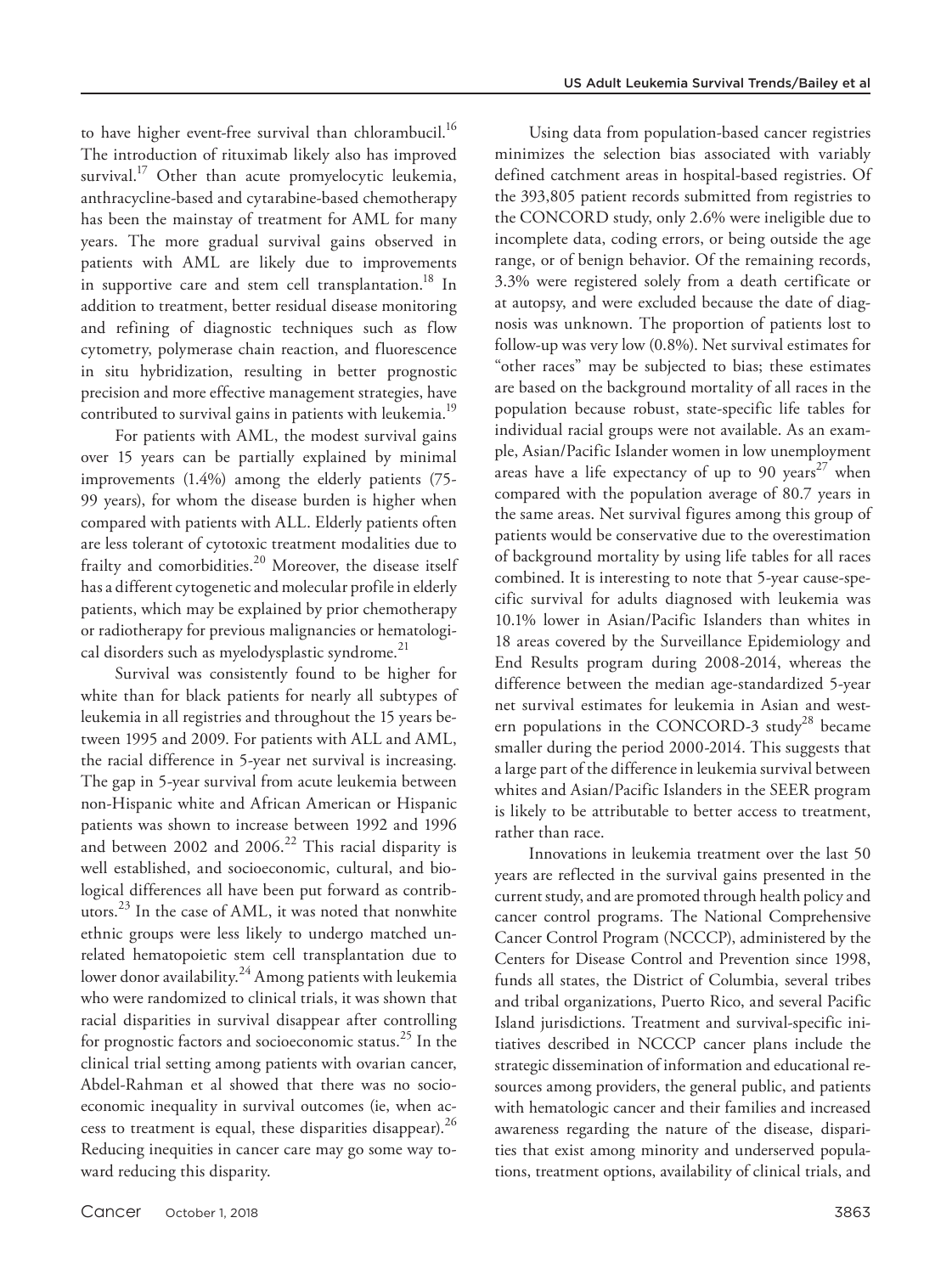| 95%<br>$33.902$<br>$47.2$<br>$29.74$<br>$49.4$<br>0<br>8<br>8<br>8<br>9<br>9<br>9<br>$0.50$<br>$0.50$<br>$0.50$<br>Other<br>27.0<br>23.4<br>$12.7$<br>$16.6$<br>$20.2$<br>$1.2a$<br>$1.3a$<br>$24.7a$<br>44.1<br><b>ာ</b> ဓာ ဓာ<br>ဓာ ဓာ ဓာ<br>ဓာ ဓာ<br>85<br>85<br>85<br>85<br>37.3<br>14.8<br>42.8<br>50.5<br>32.2<br>55.2<br>18.4<br>$\frac{11}{10}$<br>$\frac{1}{9}$<br>$\frac{1}{9}$<br>$\frac{1}{9}$<br>9<br>1 8 2<br>1 8 2<br>22.2<br>37.7<br>$\frac{8}{2}$<br>$70.7$<br>$0.04$<br>$0.04$<br>35.3<br>35.9<br>3<br>3 3 3<br>3 4 0<br>3 4 0<br>20<br>20<br>20<br>20<br>20<br>$14.2$<br>16.0<br>30.1<br>12.1<br>16.7<br>121<br>$\overline{\circ}$<br>95%<br>3<br>3<br>3<br>3<br>3<br>3<br>3<br>22.7<br>28.7<br>29.7<br>$\frac{3}{2}$<br>$\frac{3}{2}$<br>$\frac{5}{2}$<br>$\frac{3}{2}$<br>$\frac{3}{2}$<br>$7.3$<br>20.0<br>25.1<br>30.1<br>33.3<br>$\frac{9.4}{12.6}$<br>14.3<br>$30.80$<br>$7.50$<br><b>Black</b><br>27.9<br>22.9<br>35.9<br>0<br>8<br>8<br>8<br>8<br>8<br>26.2<br>25.7<br>22.7<br>27.3<br>28.6<br>0.8<br>0.8<br>15<br>15<br>12.2<br>33.4<br>37.4<br>$10.9$<br>$14.7$<br>38.7<br>$\frac{8}{2}$<br>$36.5$<br>$45.6$<br>$43.3$<br>$52.3$<br>$57.8$<br>35.9<br>$36.79$<br>$46.79$<br>$\frac{13.2}{16.1}$<br>24.7<br>28.7<br>34.6<br>$\frac{1}{2}$<br>$\frac{1}{2}$<br>$\frac{1}{2}$<br>$\frac{1}{2}$<br>41.9<br>39.1<br>$\overline{\circ}$<br>95%<br>$3408$<br>$408$<br>$408$<br>$20.88$<br>$0.49$<br>$0.49$<br>$\frac{1}{2}$ $\frac{1}{4}$ $\frac{1}{2}$ $\frac{1}{2}$<br>$\begin{array}{c} 7.8 \\ 2.8 \\ 2.8 \\ \end{array}$<br>$38.1$<br>$48.1$<br>$54.1$<br>$12.1$<br>$15.0$<br>$17.5$<br>White<br>6<br>0 0 0<br>0 0 0<br>32.5<br>37.9<br>$12.8$<br>15.7<br>21.0<br>$15.4$<br>$17.9$<br>34.7<br>38.0<br>40.8<br>42.7<br>25.9<br>31.5<br>35.4<br>44.7<br>44.7<br>18.4<br>$\frac{8}{2}$<br>50.6<br>55.6<br>59.6<br>$37.5$<br>$39.0$<br>$41.8$<br>$29.88$<br>$29.88$<br>$29.8$<br>$14.5$<br>$15.9$<br>$15.9$<br>$23.74$<br>$29.74$<br>$4.69$<br>$4.69$<br>38.7<br>45.7<br>45.7<br>$\overline{\circ}$<br>95%<br>Female<br>8<br>8<br>8<br>8<br>8<br>8<br>$31.3$<br>$34.7$<br>$\begin{array}{l} \mathbf{\ddot{u}} \ \mathbf{\ddot{u}} \ \mathbf{\ddot{u}} \\ \mathbf{\ddot{u}} \ \mathbf{\ddot{u}} \\ \mathbf{\ddot{u}} \end{array}$<br>5<br>5<br>5<br>5<br>2<br>5<br>2<br>$\begin{array}{c} 1.9 \\ 1.9 \\ 1.9 \\ 1.9 \end{array}$<br>44.3<br>37.3<br>37.3<br>37.3<br>$45.1$<br>$51.9$<br>$56.2$<br>35.6<br>37.2<br>35.7<br>38.7<br>48.4<br>$13.9$<br>$16.7$<br>0<br>0<br>0<br>0<br>0<br>0<br>0<br>0<br>19.3<br>$13.7$<br>$16.4$<br>$18.9$<br>40.1<br>$\frac{8}{2}$<br>$3400$<br>$450$<br>$\begin{array}{c} 480 \\ 480 \\ \hline \end{array}$<br>$7.7$<br>$3.83$<br>$4.3$<br>$282$<br>$15.2$<br>$17.8$<br>20<br>20<br>20<br>20<br>20<br>$\frac{11.9}{17.4}$<br>$\overline{\circ}$<br>95%<br>$35.9$<br>$35.0$<br>$51.0$<br>Male<br>$7.7$<br>$5.89$<br>$3.3$<br>$7.38$<br>$7.48$<br>16.4<br>$1.004$<br>$1.004$<br>23.1<br>27.6<br>3344<br>344<br>37.8<br>48.9<br>52.9<br>37.5<br>40.6<br>3<br>8<br>3<br>3<br>3<br>3<br>3<br>9.8<br>9.8<br>9.9<br>$74.9$<br>$74.9$<br>33.1<br>17.3<br>11.7<br>14.7<br>SN<br>$384.3$<br>$47.3$<br>34.5<br>39.1<br>46.4<br>$\begin{array}{c} 0 \\ 0 \\ 0 \\ \hline 0 \\ \end{array}$<br>0<br>20<br>20<br>20<br>20<br>20<br>$\frac{28}{15.0}$<br>$35048$<br>$448$<br>41,7<br>50.7<br>55.4<br>ਠ<br>$\%$<br>95<br>8<br>3 8 9 9<br>3 9 9<br>32.9<br>39.3<br>28.8<br>$12.3$<br>$15.3$<br>16.9<br>24.2<br>29.5<br>12.1<br>36.4<br>40.3<br>17.8<br>14.9<br>33.4<br>17.4<br>37,1<br>52.1<br>47,1<br>₹<br>44.0<br>40.3<br>19.4<br>12.4<br>39.4<br>48.8<br>34.0<br>37.4<br>36.2<br>43.2<br>15.6<br>18.2<br>26.6<br>32.2<br>15.2<br>17.8<br>34.8<br>53.7<br>31.7<br>12.7<br>40.1<br>SN<br>Lymphoblastic lymphoma/acute<br>(precursor cell) lymphoblastic<br>Acute lymphocytic leukemia<br>Acute myeloid leukemia<br>Myeloid leukemia, NOS<br>Acute myeloid leukemia<br>Leukemia, NOS<br>HAEMACARE group<br>2000-2004<br>2005-2009<br>2000-2004<br>2005-2009<br>2005-2009<br>2000-2004<br>2005-2009<br>2000-2004<br>2005-2009<br>2000-2004<br>2000-2004<br>2005-2009<br>2000-2004<br>2005-2009<br>1995-1999<br>1995-1999<br>1995-1999<br>1995-1999<br>1995-1999<br>1995-1999<br>1995-1999<br>leukemia<br><b>Burkitt</b><br>20<br>$\frac{10}{1}$<br>22<br>$\overline{\mathbb{S}}$<br>₣ | 21.0 <sup>a</sup><br>41.0 <sup>a</sup><br>56.0 <sup>a</sup><br>$\overline{\circ}$ |  |  |  | Sex |  |  |  |  | Race |  |  |
|------------------------------------------------------------------------------------------------------------------------------------------------------------------------------------------------------------------------------------------------------------------------------------------------------------------------------------------------------------------------------------------------------------------------------------------------------------------------------------------------------------------------------------------------------------------------------------------------------------------------------------------------------------------------------------------------------------------------------------------------------------------------------------------------------------------------------------------------------------------------------------------------------------------------------------------------------------------------------------------------------------------------------------------------------------------------------------------------------------------------------------------------------------------------------------------------------------------------------------------------------------------------------------------------------------------------------------------------------------------------------------------------------------------------------------------------------------------------------------------------------------------------------------------------------------------------------------------------------------------------------------------------------------------------------------------------------------------------------------------------------------------------------------------------------------------------------------------------------------------------------------------------------------------------------------------------------------------------------------------------------------------------------------------------------------------------------------------------------------------------------------------------------------------------------------------------------------------------------------------------------------------------------------------------------------------------------------------------------------------------------------------------------------------------------------------------------------------------------------------------------------------------------------------------------------------------------------------------------------------------------------------------------------------------------------------------------------------------------------------------------------------------------------------------------------------------------------------------------------------------------------------------------------------------------------------------------------------------------------------------------------------------------------------------------------------------------------------------------------------------------------------------------------------------------------------------------------------------------------------------------------------------------------------------------------------------------------------------------------------------------------------------------------------------------------------------------------------------------------------------------------------------------------------------------------------------------------------------------------------------------------------------------------------------------------------------------------------------------------------------------------------------------------------------------------------------------------------------------------------------------------------------------------------------------------------------------------------------------------------------------------------------------------------------------------------------------------------------------------------------------------------------------------------------------------------------------------------------------------------------------------------------------------------------------------------------|-----------------------------------------------------------------------------------|--|--|--|-----|--|--|--|--|------|--|--|
|                                                                                                                                                                                                                                                                                                                                                                                                                                                                                                                                                                                                                                                                                                                                                                                                                                                                                                                                                                                                                                                                                                                                                                                                                                                                                                                                                                                                                                                                                                                                                                                                                                                                                                                                                                                                                                                                                                                                                                                                                                                                                                                                                                                                                                                                                                                                                                                                                                                                                                                                                                                                                                                                                                                                                                                                                                                                                                                                                                                                                                                                                                                                                                                                                                                                                                                                                                                                                                                                                                                                                                                                                                                                                                                                                                                                                                                                                                                                                                                                                                                                                                                                                                                                                                                                                                                        |                                                                                   |  |  |  |     |  |  |  |  |      |  |  |
|                                                                                                                                                                                                                                                                                                                                                                                                                                                                                                                                                                                                                                                                                                                                                                                                                                                                                                                                                                                                                                                                                                                                                                                                                                                                                                                                                                                                                                                                                                                                                                                                                                                                                                                                                                                                                                                                                                                                                                                                                                                                                                                                                                                                                                                                                                                                                                                                                                                                                                                                                                                                                                                                                                                                                                                                                                                                                                                                                                                                                                                                                                                                                                                                                                                                                                                                                                                                                                                                                                                                                                                                                                                                                                                                                                                                                                                                                                                                                                                                                                                                                                                                                                                                                                                                                                                        |                                                                                   |  |  |  |     |  |  |  |  |      |  |  |
|                                                                                                                                                                                                                                                                                                                                                                                                                                                                                                                                                                                                                                                                                                                                                                                                                                                                                                                                                                                                                                                                                                                                                                                                                                                                                                                                                                                                                                                                                                                                                                                                                                                                                                                                                                                                                                                                                                                                                                                                                                                                                                                                                                                                                                                                                                                                                                                                                                                                                                                                                                                                                                                                                                                                                                                                                                                                                                                                                                                                                                                                                                                                                                                                                                                                                                                                                                                                                                                                                                                                                                                                                                                                                                                                                                                                                                                                                                                                                                                                                                                                                                                                                                                                                                                                                                                        |                                                                                   |  |  |  |     |  |  |  |  |      |  |  |
|                                                                                                                                                                                                                                                                                                                                                                                                                                                                                                                                                                                                                                                                                                                                                                                                                                                                                                                                                                                                                                                                                                                                                                                                                                                                                                                                                                                                                                                                                                                                                                                                                                                                                                                                                                                                                                                                                                                                                                                                                                                                                                                                                                                                                                                                                                                                                                                                                                                                                                                                                                                                                                                                                                                                                                                                                                                                                                                                                                                                                                                                                                                                                                                                                                                                                                                                                                                                                                                                                                                                                                                                                                                                                                                                                                                                                                                                                                                                                                                                                                                                                                                                                                                                                                                                                                                        |                                                                                   |  |  |  |     |  |  |  |  |      |  |  |
|                                                                                                                                                                                                                                                                                                                                                                                                                                                                                                                                                                                                                                                                                                                                                                                                                                                                                                                                                                                                                                                                                                                                                                                                                                                                                                                                                                                                                                                                                                                                                                                                                                                                                                                                                                                                                                                                                                                                                                                                                                                                                                                                                                                                                                                                                                                                                                                                                                                                                                                                                                                                                                                                                                                                                                                                                                                                                                                                                                                                                                                                                                                                                                                                                                                                                                                                                                                                                                                                                                                                                                                                                                                                                                                                                                                                                                                                                                                                                                                                                                                                                                                                                                                                                                                                                                                        |                                                                                   |  |  |  |     |  |  |  |  |      |  |  |
|                                                                                                                                                                                                                                                                                                                                                                                                                                                                                                                                                                                                                                                                                                                                                                                                                                                                                                                                                                                                                                                                                                                                                                                                                                                                                                                                                                                                                                                                                                                                                                                                                                                                                                                                                                                                                                                                                                                                                                                                                                                                                                                                                                                                                                                                                                                                                                                                                                                                                                                                                                                                                                                                                                                                                                                                                                                                                                                                                                                                                                                                                                                                                                                                                                                                                                                                                                                                                                                                                                                                                                                                                                                                                                                                                                                                                                                                                                                                                                                                                                                                                                                                                                                                                                                                                                                        |                                                                                   |  |  |  |     |  |  |  |  |      |  |  |
|                                                                                                                                                                                                                                                                                                                                                                                                                                                                                                                                                                                                                                                                                                                                                                                                                                                                                                                                                                                                                                                                                                                                                                                                                                                                                                                                                                                                                                                                                                                                                                                                                                                                                                                                                                                                                                                                                                                                                                                                                                                                                                                                                                                                                                                                                                                                                                                                                                                                                                                                                                                                                                                                                                                                                                                                                                                                                                                                                                                                                                                                                                                                                                                                                                                                                                                                                                                                                                                                                                                                                                                                                                                                                                                                                                                                                                                                                                                                                                                                                                                                                                                                                                                                                                                                                                                        |                                                                                   |  |  |  |     |  |  |  |  |      |  |  |
|                                                                                                                                                                                                                                                                                                                                                                                                                                                                                                                                                                                                                                                                                                                                                                                                                                                                                                                                                                                                                                                                                                                                                                                                                                                                                                                                                                                                                                                                                                                                                                                                                                                                                                                                                                                                                                                                                                                                                                                                                                                                                                                                                                                                                                                                                                                                                                                                                                                                                                                                                                                                                                                                                                                                                                                                                                                                                                                                                                                                                                                                                                                                                                                                                                                                                                                                                                                                                                                                                                                                                                                                                                                                                                                                                                                                                                                                                                                                                                                                                                                                                                                                                                                                                                                                                                                        |                                                                                   |  |  |  |     |  |  |  |  |      |  |  |
|                                                                                                                                                                                                                                                                                                                                                                                                                                                                                                                                                                                                                                                                                                                                                                                                                                                                                                                                                                                                                                                                                                                                                                                                                                                                                                                                                                                                                                                                                                                                                                                                                                                                                                                                                                                                                                                                                                                                                                                                                                                                                                                                                                                                                                                                                                                                                                                                                                                                                                                                                                                                                                                                                                                                                                                                                                                                                                                                                                                                                                                                                                                                                                                                                                                                                                                                                                                                                                                                                                                                                                                                                                                                                                                                                                                                                                                                                                                                                                                                                                                                                                                                                                                                                                                                                                                        |                                                                                   |  |  |  |     |  |  |  |  |      |  |  |
|                                                                                                                                                                                                                                                                                                                                                                                                                                                                                                                                                                                                                                                                                                                                                                                                                                                                                                                                                                                                                                                                                                                                                                                                                                                                                                                                                                                                                                                                                                                                                                                                                                                                                                                                                                                                                                                                                                                                                                                                                                                                                                                                                                                                                                                                                                                                                                                                                                                                                                                                                                                                                                                                                                                                                                                                                                                                                                                                                                                                                                                                                                                                                                                                                                                                                                                                                                                                                                                                                                                                                                                                                                                                                                                                                                                                                                                                                                                                                                                                                                                                                                                                                                                                                                                                                                                        |                                                                                   |  |  |  |     |  |  |  |  |      |  |  |
|                                                                                                                                                                                                                                                                                                                                                                                                                                                                                                                                                                                                                                                                                                                                                                                                                                                                                                                                                                                                                                                                                                                                                                                                                                                                                                                                                                                                                                                                                                                                                                                                                                                                                                                                                                                                                                                                                                                                                                                                                                                                                                                                                                                                                                                                                                                                                                                                                                                                                                                                                                                                                                                                                                                                                                                                                                                                                                                                                                                                                                                                                                                                                                                                                                                                                                                                                                                                                                                                                                                                                                                                                                                                                                                                                                                                                                                                                                                                                                                                                                                                                                                                                                                                                                                                                                                        |                                                                                   |  |  |  |     |  |  |  |  |      |  |  |
|                                                                                                                                                                                                                                                                                                                                                                                                                                                                                                                                                                                                                                                                                                                                                                                                                                                                                                                                                                                                                                                                                                                                                                                                                                                                                                                                                                                                                                                                                                                                                                                                                                                                                                                                                                                                                                                                                                                                                                                                                                                                                                                                                                                                                                                                                                                                                                                                                                                                                                                                                                                                                                                                                                                                                                                                                                                                                                                                                                                                                                                                                                                                                                                                                                                                                                                                                                                                                                                                                                                                                                                                                                                                                                                                                                                                                                                                                                                                                                                                                                                                                                                                                                                                                                                                                                                        |                                                                                   |  |  |  |     |  |  |  |  |      |  |  |
|                                                                                                                                                                                                                                                                                                                                                                                                                                                                                                                                                                                                                                                                                                                                                                                                                                                                                                                                                                                                                                                                                                                                                                                                                                                                                                                                                                                                                                                                                                                                                                                                                                                                                                                                                                                                                                                                                                                                                                                                                                                                                                                                                                                                                                                                                                                                                                                                                                                                                                                                                                                                                                                                                                                                                                                                                                                                                                                                                                                                                                                                                                                                                                                                                                                                                                                                                                                                                                                                                                                                                                                                                                                                                                                                                                                                                                                                                                                                                                                                                                                                                                                                                                                                                                                                                                                        |                                                                                   |  |  |  |     |  |  |  |  |      |  |  |
|                                                                                                                                                                                                                                                                                                                                                                                                                                                                                                                                                                                                                                                                                                                                                                                                                                                                                                                                                                                                                                                                                                                                                                                                                                                                                                                                                                                                                                                                                                                                                                                                                                                                                                                                                                                                                                                                                                                                                                                                                                                                                                                                                                                                                                                                                                                                                                                                                                                                                                                                                                                                                                                                                                                                                                                                                                                                                                                                                                                                                                                                                                                                                                                                                                                                                                                                                                                                                                                                                                                                                                                                                                                                                                                                                                                                                                                                                                                                                                                                                                                                                                                                                                                                                                                                                                                        |                                                                                   |  |  |  |     |  |  |  |  |      |  |  |
|                                                                                                                                                                                                                                                                                                                                                                                                                                                                                                                                                                                                                                                                                                                                                                                                                                                                                                                                                                                                                                                                                                                                                                                                                                                                                                                                                                                                                                                                                                                                                                                                                                                                                                                                                                                                                                                                                                                                                                                                                                                                                                                                                                                                                                                                                                                                                                                                                                                                                                                                                                                                                                                                                                                                                                                                                                                                                                                                                                                                                                                                                                                                                                                                                                                                                                                                                                                                                                                                                                                                                                                                                                                                                                                                                                                                                                                                                                                                                                                                                                                                                                                                                                                                                                                                                                                        |                                                                                   |  |  |  |     |  |  |  |  |      |  |  |
|                                                                                                                                                                                                                                                                                                                                                                                                                                                                                                                                                                                                                                                                                                                                                                                                                                                                                                                                                                                                                                                                                                                                                                                                                                                                                                                                                                                                                                                                                                                                                                                                                                                                                                                                                                                                                                                                                                                                                                                                                                                                                                                                                                                                                                                                                                                                                                                                                                                                                                                                                                                                                                                                                                                                                                                                                                                                                                                                                                                                                                                                                                                                                                                                                                                                                                                                                                                                                                                                                                                                                                                                                                                                                                                                                                                                                                                                                                                                                                                                                                                                                                                                                                                                                                                                                                                        |                                                                                   |  |  |  |     |  |  |  |  |      |  |  |
|                                                                                                                                                                                                                                                                                                                                                                                                                                                                                                                                                                                                                                                                                                                                                                                                                                                                                                                                                                                                                                                                                                                                                                                                                                                                                                                                                                                                                                                                                                                                                                                                                                                                                                                                                                                                                                                                                                                                                                                                                                                                                                                                                                                                                                                                                                                                                                                                                                                                                                                                                                                                                                                                                                                                                                                                                                                                                                                                                                                                                                                                                                                                                                                                                                                                                                                                                                                                                                                                                                                                                                                                                                                                                                                                                                                                                                                                                                                                                                                                                                                                                                                                                                                                                                                                                                                        |                                                                                   |  |  |  |     |  |  |  |  |      |  |  |
|                                                                                                                                                                                                                                                                                                                                                                                                                                                                                                                                                                                                                                                                                                                                                                                                                                                                                                                                                                                                                                                                                                                                                                                                                                                                                                                                                                                                                                                                                                                                                                                                                                                                                                                                                                                                                                                                                                                                                                                                                                                                                                                                                                                                                                                                                                                                                                                                                                                                                                                                                                                                                                                                                                                                                                                                                                                                                                                                                                                                                                                                                                                                                                                                                                                                                                                                                                                                                                                                                                                                                                                                                                                                                                                                                                                                                                                                                                                                                                                                                                                                                                                                                                                                                                                                                                                        |                                                                                   |  |  |  |     |  |  |  |  |      |  |  |
|                                                                                                                                                                                                                                                                                                                                                                                                                                                                                                                                                                                                                                                                                                                                                                                                                                                                                                                                                                                                                                                                                                                                                                                                                                                                                                                                                                                                                                                                                                                                                                                                                                                                                                                                                                                                                                                                                                                                                                                                                                                                                                                                                                                                                                                                                                                                                                                                                                                                                                                                                                                                                                                                                                                                                                                                                                                                                                                                                                                                                                                                                                                                                                                                                                                                                                                                                                                                                                                                                                                                                                                                                                                                                                                                                                                                                                                                                                                                                                                                                                                                                                                                                                                                                                                                                                                        |                                                                                   |  |  |  |     |  |  |  |  |      |  |  |
|                                                                                                                                                                                                                                                                                                                                                                                                                                                                                                                                                                                                                                                                                                                                                                                                                                                                                                                                                                                                                                                                                                                                                                                                                                                                                                                                                                                                                                                                                                                                                                                                                                                                                                                                                                                                                                                                                                                                                                                                                                                                                                                                                                                                                                                                                                                                                                                                                                                                                                                                                                                                                                                                                                                                                                                                                                                                                                                                                                                                                                                                                                                                                                                                                                                                                                                                                                                                                                                                                                                                                                                                                                                                                                                                                                                                                                                                                                                                                                                                                                                                                                                                                                                                                                                                                                                        |                                                                                   |  |  |  |     |  |  |  |  |      |  |  |
|                                                                                                                                                                                                                                                                                                                                                                                                                                                                                                                                                                                                                                                                                                                                                                                                                                                                                                                                                                                                                                                                                                                                                                                                                                                                                                                                                                                                                                                                                                                                                                                                                                                                                                                                                                                                                                                                                                                                                                                                                                                                                                                                                                                                                                                                                                                                                                                                                                                                                                                                                                                                                                                                                                                                                                                                                                                                                                                                                                                                                                                                                                                                                                                                                                                                                                                                                                                                                                                                                                                                                                                                                                                                                                                                                                                                                                                                                                                                                                                                                                                                                                                                                                                                                                                                                                                        |                                                                                   |  |  |  |     |  |  |  |  |      |  |  |
|                                                                                                                                                                                                                                                                                                                                                                                                                                                                                                                                                                                                                                                                                                                                                                                                                                                                                                                                                                                                                                                                                                                                                                                                                                                                                                                                                                                                                                                                                                                                                                                                                                                                                                                                                                                                                                                                                                                                                                                                                                                                                                                                                                                                                                                                                                                                                                                                                                                                                                                                                                                                                                                                                                                                                                                                                                                                                                                                                                                                                                                                                                                                                                                                                                                                                                                                                                                                                                                                                                                                                                                                                                                                                                                                                                                                                                                                                                                                                                                                                                                                                                                                                                                                                                                                                                                        |                                                                                   |  |  |  |     |  |  |  |  |      |  |  |
|                                                                                                                                                                                                                                                                                                                                                                                                                                                                                                                                                                                                                                                                                                                                                                                                                                                                                                                                                                                                                                                                                                                                                                                                                                                                                                                                                                                                                                                                                                                                                                                                                                                                                                                                                                                                                                                                                                                                                                                                                                                                                                                                                                                                                                                                                                                                                                                                                                                                                                                                                                                                                                                                                                                                                                                                                                                                                                                                                                                                                                                                                                                                                                                                                                                                                                                                                                                                                                                                                                                                                                                                                                                                                                                                                                                                                                                                                                                                                                                                                                                                                                                                                                                                                                                                                                                        |                                                                                   |  |  |  |     |  |  |  |  |      |  |  |
|                                                                                                                                                                                                                                                                                                                                                                                                                                                                                                                                                                                                                                                                                                                                                                                                                                                                                                                                                                                                                                                                                                                                                                                                                                                                                                                                                                                                                                                                                                                                                                                                                                                                                                                                                                                                                                                                                                                                                                                                                                                                                                                                                                                                                                                                                                                                                                                                                                                                                                                                                                                                                                                                                                                                                                                                                                                                                                                                                                                                                                                                                                                                                                                                                                                                                                                                                                                                                                                                                                                                                                                                                                                                                                                                                                                                                                                                                                                                                                                                                                                                                                                                                                                                                                                                                                                        |                                                                                   |  |  |  |     |  |  |  |  |      |  |  |
|                                                                                                                                                                                                                                                                                                                                                                                                                                                                                                                                                                                                                                                                                                                                                                                                                                                                                                                                                                                                                                                                                                                                                                                                                                                                                                                                                                                                                                                                                                                                                                                                                                                                                                                                                                                                                                                                                                                                                                                                                                                                                                                                                                                                                                                                                                                                                                                                                                                                                                                                                                                                                                                                                                                                                                                                                                                                                                                                                                                                                                                                                                                                                                                                                                                                                                                                                                                                                                                                                                                                                                                                                                                                                                                                                                                                                                                                                                                                                                                                                                                                                                                                                                                                                                                                                                                        |                                                                                   |  |  |  |     |  |  |  |  |      |  |  |
|                                                                                                                                                                                                                                                                                                                                                                                                                                                                                                                                                                                                                                                                                                                                                                                                                                                                                                                                                                                                                                                                                                                                                                                                                                                                                                                                                                                                                                                                                                                                                                                                                                                                                                                                                                                                                                                                                                                                                                                                                                                                                                                                                                                                                                                                                                                                                                                                                                                                                                                                                                                                                                                                                                                                                                                                                                                                                                                                                                                                                                                                                                                                                                                                                                                                                                                                                                                                                                                                                                                                                                                                                                                                                                                                                                                                                                                                                                                                                                                                                                                                                                                                                                                                                                                                                                                        |                                                                                   |  |  |  |     |  |  |  |  |      |  |  |
|                                                                                                                                                                                                                                                                                                                                                                                                                                                                                                                                                                                                                                                                                                                                                                                                                                                                                                                                                                                                                                                                                                                                                                                                                                                                                                                                                                                                                                                                                                                                                                                                                                                                                                                                                                                                                                                                                                                                                                                                                                                                                                                                                                                                                                                                                                                                                                                                                                                                                                                                                                                                                                                                                                                                                                                                                                                                                                                                                                                                                                                                                                                                                                                                                                                                                                                                                                                                                                                                                                                                                                                                                                                                                                                                                                                                                                                                                                                                                                                                                                                                                                                                                                                                                                                                                                                        |                                                                                   |  |  |  |     |  |  |  |  |      |  |  |
|                                                                                                                                                                                                                                                                                                                                                                                                                                                                                                                                                                                                                                                                                                                                                                                                                                                                                                                                                                                                                                                                                                                                                                                                                                                                                                                                                                                                                                                                                                                                                                                                                                                                                                                                                                                                                                                                                                                                                                                                                                                                                                                                                                                                                                                                                                                                                                                                                                                                                                                                                                                                                                                                                                                                                                                                                                                                                                                                                                                                                                                                                                                                                                                                                                                                                                                                                                                                                                                                                                                                                                                                                                                                                                                                                                                                                                                                                                                                                                                                                                                                                                                                                                                                                                                                                                                        |                                                                                   |  |  |  |     |  |  |  |  |      |  |  |
|                                                                                                                                                                                                                                                                                                                                                                                                                                                                                                                                                                                                                                                                                                                                                                                                                                                                                                                                                                                                                                                                                                                                                                                                                                                                                                                                                                                                                                                                                                                                                                                                                                                                                                                                                                                                                                                                                                                                                                                                                                                                                                                                                                                                                                                                                                                                                                                                                                                                                                                                                                                                                                                                                                                                                                                                                                                                                                                                                                                                                                                                                                                                                                                                                                                                                                                                                                                                                                                                                                                                                                                                                                                                                                                                                                                                                                                                                                                                                                                                                                                                                                                                                                                                                                                                                                                        |                                                                                   |  |  |  |     |  |  |  |  |      |  |  |
|                                                                                                                                                                                                                                                                                                                                                                                                                                                                                                                                                                                                                                                                                                                                                                                                                                                                                                                                                                                                                                                                                                                                                                                                                                                                                                                                                                                                                                                                                                                                                                                                                                                                                                                                                                                                                                                                                                                                                                                                                                                                                                                                                                                                                                                                                                                                                                                                                                                                                                                                                                                                                                                                                                                                                                                                                                                                                                                                                                                                                                                                                                                                                                                                                                                                                                                                                                                                                                                                                                                                                                                                                                                                                                                                                                                                                                                                                                                                                                                                                                                                                                                                                                                                                                                                                                                        |                                                                                   |  |  |  |     |  |  |  |  |      |  |  |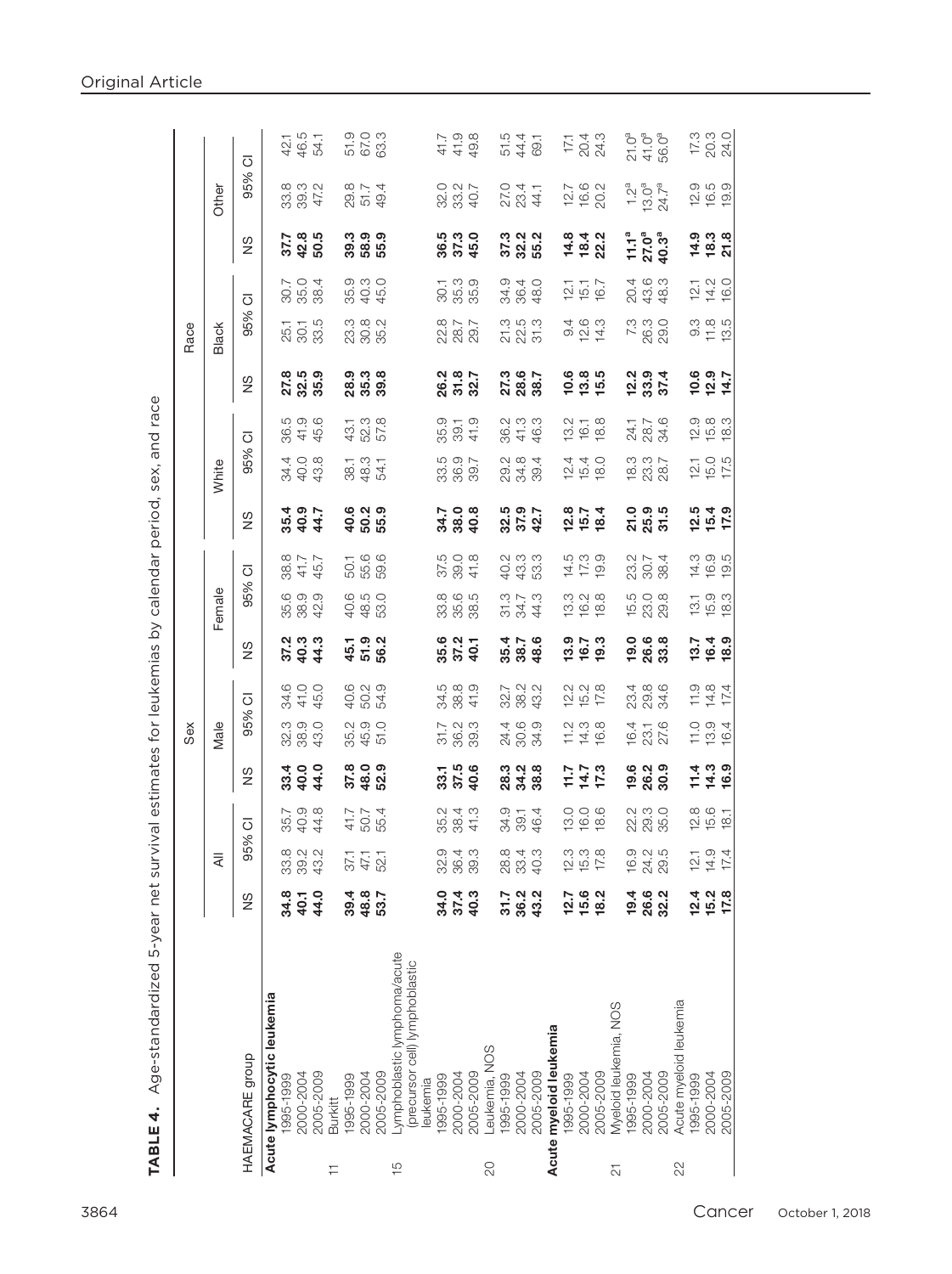| E |
|---|
|   |
|   |
| г |

| $\overline{\circ}$<br>$\%$<br>95<br>70.4<br>₹<br>70.9<br>$\frac{8}{2}$<br>Chronic lymphocytic leukemia<br>1995-1999 |                       | Sex                                     |                      |                           |                            |                   |                      |                                      |                         | Race                      |                                                         |                      |                            |                          |
|---------------------------------------------------------------------------------------------------------------------|-----------------------|-----------------------------------------|----------------------|---------------------------|----------------------------|-------------------|----------------------|--------------------------------------|-------------------------|---------------------------|---------------------------------------------------------|----------------------|----------------------------|--------------------------|
|                                                                                                                     |                       | Male                                    |                      | Female                    |                            |                   | White                |                                      |                         | Black                     |                                                         |                      | Other                      |                          |
|                                                                                                                     | $\frac{8}{2}$         | $\overline{\circ}$<br>95%               | $\frac{8}{2}$        | 95%                       | $\overline{\circ}$         | $\frac{8}{2}$     | 95%                  | $\overline{\circ}$                   | $\frac{8}{2}$           | 95%                       | $\overline{\circ}$                                      | $\frac{8}{2}$        | 95%                        | $\overline{\circ}$       |
|                                                                                                                     |                       |                                         |                      |                           |                            |                   |                      |                                      |                         |                           |                                                         |                      |                            |                          |
| 71.5<br>76.1<br>75.2<br>75.6<br>2000-2004                                                                           |                       | 68.0<br>72.7                            | 74.0<br>79.1         |                           |                            | 76.3<br>71.6      | 75.8                 | 72.1                                 | 63.4<br>60.2            | 61.5<br>58.1              |                                                         | 76.6                 |                            | 80.0<br>91.0             |
| 77.7<br>76.9<br>77.3<br>2005-2009                                                                                   | 827<br>823<br>827     | 8<br>8<br>8<br>7<br>8<br>7<br>8<br>74.3 | 80.8                 | $7800$<br>$7800$<br>$800$ | 7 0 0 1<br>7 0 1<br>7 0 1  | 77.7              | 77.3                 | 76.8<br>78.2                         | 65.5                    | 63.7                      | 62.3<br>65.3<br>67.3                                    | 88.3<br>95.8         |                            | 98.3                     |
| Chronic lymphocytic leukemia/small<br>$\circ$                                                                       |                       |                                         |                      |                           |                            |                   |                      |                                      |                         |                           |                                                         |                      |                            |                          |
| lymphocytic lymphoma                                                                                                |                       |                                         |                      |                           |                            |                   |                      |                                      |                         |                           |                                                         |                      |                            |                          |
| 70.1<br>70.7<br>1995-1999                                                                                           | 68.1                  | 68.9                                    |                      |                           |                            | 71.3              |                      |                                      | 60.6                    |                           | 62.9                                                    | 76.1                 | 72.1                       | 80.4                     |
| 71.8<br>75.8<br>77.3<br>74.9<br>2000-2004                                                                           |                       | 67.3<br>72.0<br>73.6                    | 22<br>223<br>23      | 73.5<br>78.6              | 75.1<br>79.9               | 76.0              | 70.5<br>76.9<br>76.9 | 71.9<br>76.5<br>77.8                 |                         | 5813<br>5613<br>5613      |                                                         |                      |                            |                          |
| 76.5<br>75.3<br>76.9<br>2005-2009                                                                                   | 72.6<br>74.2          | $73.2$<br>74.8                          |                      | 80.1                      | 81.4                       | 77.4              |                      |                                      | 63.2<br>65.1            |                           | 65.1<br>67.0                                            | 88.2<br>95.5         | 85.4<br>93.0               | $\frac{1}{98}$           |
| Mature B-cell leukemia<br>$\overline{1}$                                                                            |                       |                                         |                      |                           |                            |                   |                      |                                      |                         |                           |                                                         |                      |                            |                          |
| ٢<br>1995-1999                                                                                                      | ı.                    |                                         |                      |                           |                            |                   |                      |                                      |                         |                           |                                                         | т.                   |                            |                          |
| 46.5<br>30.7<br>37.8<br>2000-2004                                                                                   | $36.4^{a}$            | $46.7^a$<br>26.1 <sup>a</sup>           | $42.8^{a}$           | 28.6 <sup>a</sup>         | 57.1 <sup>a</sup>          | 36.3 <sup>a</sup> | $27.7^a$             |                                      | 51.9 <sup>a</sup>       | 20.9 <sup>a</sup>         | 82.8ª                                                   | л.                   |                            |                          |
| 57.2<br>42.3<br>49.2<br>2005-2009                                                                                   | 47.0                  | 56.2<br>39.4                            | 45.6                 | 35.3                      | 58.9                       | 46.5              | 39.3                 | 45.0 <sup>a</sup><br>55.2            | 60.3                    | 40.6                      | 89.4                                                    | 90.9 <sup>a</sup>    | 49.9 <sup>a</sup>          | 100.0 <sup>a</sup>       |
| Mature B-cell leukemia, hairy cell<br>$\frac{\infty}{\cdot}$                                                        |                       |                                         |                      |                           |                            |                   |                      |                                      |                         |                           |                                                         |                      |                            |                          |
| 82.4<br>85.1<br>1995-1999                                                                                           |                       | 89.6<br>82.7                            |                      |                           |                            | 85.1              | 82.4                 | 88.0                                 | 70.7                    |                           |                                                         |                      |                            | 100.0                    |
| 86.8<br>89.0<br>2000-2004                                                                                           |                       | 91.9<br>86.4                            |                      | 76.9<br>83.6              |                            | 89.1              | 86.9                 |                                      | 76.8                    | 55.5<br>66.8              |                                                         |                      |                            | 99.6                     |
| 97.9<br>97.1<br>97.1<br>86.8<br>88.9<br>2005-2009                                                                   | 86.1<br>89.1<br>89.8  | 91.6<br>86.3                            | 81.5<br>82.5<br>88   | 84.8                      | 5<br>86 5 8<br>8 5 8       | 88.6              | 86.4                 | 91.5<br>90.8                         | 86.2                    | 75.0                      | $\frac{1}{9}$ $\frac{3}{9}$ $\frac{3}{9}$ $\frac{3}{9}$ | 0000<br>87.8<br>0018 | $75.8$<br>$77.5$<br>$93.5$ | 100.0                    |
| Lymphatic leukemia<br>$\frac{1}{2}$                                                                                 |                       |                                         |                      |                           |                            |                   |                      |                                      |                         |                           |                                                         |                      |                            |                          |
| 41.3<br>39.3<br>40.3<br>1995-1999                                                                                   |                       | 41.9                                    | 40.1                 |                           | 41.8                       | 40.8              | 39.7                 | 41.9                                 | 34.4                    |                           |                                                         |                      | 37.0 <sup>a</sup>          | $73.7^a$                 |
| 48.4<br>42.0<br>45.1<br>2000-2004                                                                                   |                       |                                         | 48.9                 | 38.5<br>44.0              |                            | 45.6              | 42.4                 | 49.1                                 | 45.6                    | 25.3<br>35.2              |                                                         |                      |                            | 88.4 <sup>a</sup>        |
| 56.5<br>52.8<br>2005-2009                                                                                           | 4<br>4<br>4<br>4<br>4 | 46.4<br>53.0                            | 60.0                 | 55.0                      | 54.5<br>65.3               | 52.8              | 49.2                 | 56.7                                 | 48.0                    | 33.1                      | $46.09$<br>$69.09$                                      | 55.4ª<br>50.88<br>88 | 50.3ª<br>69.3ª             | 100.0 <sup>a</sup>       |
| 49.4                                                                                                                |                       |                                         |                      |                           |                            |                   |                      |                                      |                         |                           |                                                         |                      |                            |                          |
|                                                                                                                     |                       |                                         |                      |                           |                            |                   |                      |                                      |                         |                           |                                                         |                      |                            |                          |
| All leukemias                                                                                                       |                       |                                         |                      |                           |                            |                   |                      |                                      |                         |                           |                                                         |                      |                            |                          |
| 45.4<br>45.0<br>1995-1999                                                                                           |                       | 44.8<br>43.8                            |                      | 45.2                      |                            | 45.6              |                      |                                      |                         |                           |                                                         |                      |                            |                          |
| 49.4<br>52.3<br>44.67<br>48.7<br>49.0<br>2000-2004                                                                  |                       | 48.9<br>$48.1$<br>51.2                  | 45.9<br>49.3<br>52.5 | $49.1$<br>51.8            | $46.3$<br>$50.1$<br>$52.8$ | 49.7<br>52.5      | 45.3<br>49.3<br>52.1 | 0<br>0<br>0<br>0<br>0<br>0<br>0<br>0 | 37 32<br>37 32<br>37 32 | $3000$<br>$4100$<br>$410$ | $38.7$<br>41.5<br>43.7                                  | 9<br>2 3 2<br>4 5 2  | $40.9$<br>$60.3$<br>$60.7$ | $4548$<br>$638$<br>$489$ |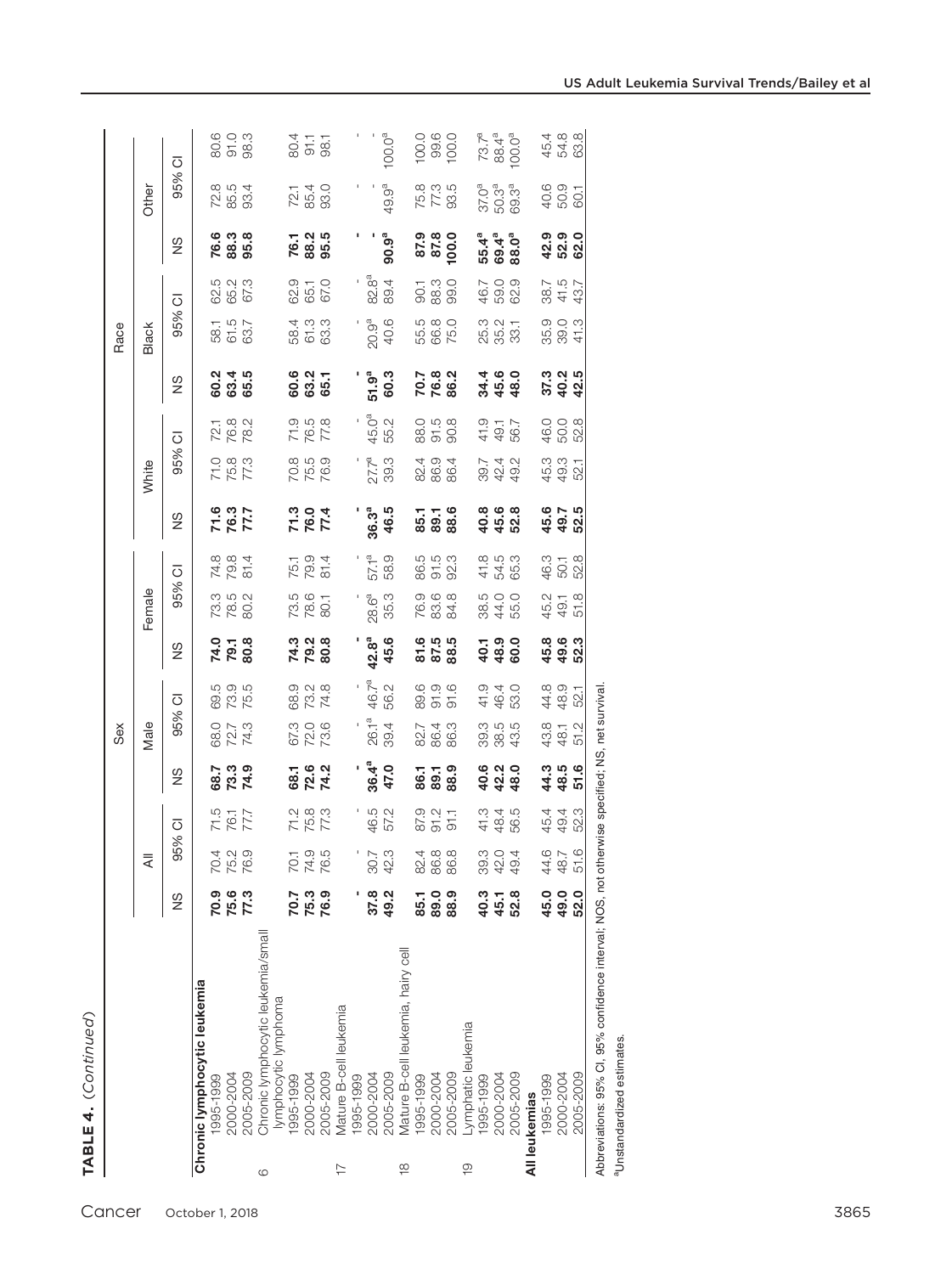|                                 |           | All Races |      |           | White  |      |                   | <b>Black</b>      |                   |                   | Other             |                    |
|---------------------------------|-----------|-----------|------|-----------|--------|------|-------------------|-------------------|-------------------|-------------------|-------------------|--------------------|
| Registry                        | <b>NS</b> | 95% CI    |      | <b>NS</b> | 95% CI |      | <b>NS</b>         |                   | 95% CI            | <b>NS</b>         |                   | 95% CI             |
| Alabama                         | 45.9      | 44.2      | 47.6 | 47.0      | 45.2   | 48.9 | 37.1              | 33.3              | 41.3              | 91.7              | 78.7              | 100.0              |
| Alaska                          | 50.8      | 46.0      | 56.0 | 54.2      | 49.2   | 59.7 |                   | i.                | J.                | 21.9              | 13.5              | 35.6               |
| California                      | 45.3      | 44.7      | 45.9 | 45.9      | 45.3   | 46.5 | 38.7              | 36.2              | 41.4              | 44.5              | 42.5              | 46.7               |
| Greater Bay Area <sup>a</sup>   | 48.4      | 47.1      | 49.8 | 50.4      | 48.9   | 51.9 | 41.8              | 36.7              | 47.7              | 38.9              | 35.4              | 42.7               |
| Greater California <sup>a</sup> | 44.1      | 43.3      | 44.9 | 44.2      | 43.4   | 45.0 | 38.9              | 34.4              | 43.9              | 47.2              | 43.7              | 51.1               |
| Los Angeles <sup>a</sup>        | 45.5      | 44.4      | 46.7 | 46.4      | 45.2   | 47.7 | 36.9              | 33.4              | 40.7              | 46.6              | 43.0              | 50.4               |
| Colorado                        | 50.8      | 49.3      | 52.5 | 50.1      | 48.5   | 51.8 | 38.2              | 29.0              | 50.5              | 83.6              | 75.3              | 92.8               |
| Connecticut                     | 50.9      | 49.3      | 52.5 | 51.4      | 49.7   | 53.0 | 40.6              | 33.8              | 48.7              | 72.2              | 59.8              | 87.1               |
| Delaware                        | 44.5      | 41.2      | 48.2 | 45.2      | 41.7   | 49.1 | 36.5              | 28.5              | 46.8              | 66.8 <sup>b</sup> | $42.5^{b}$        | $91.1^{b}$         |
| Florida                         | 50.5      | 49.8      | 51.2 | 51.2      | 50.5   | 51.9 | 40.6              | 38.0              | 43.5              | 55.1              | 49.2              | 61.7               |
| Georgia                         | 47.9      | 46.4      | 49.5 | 49.2      | 47.5   | 50.9 | 43.4              | 40.0              | 47.1              | 45.7              | 35.3              | 59.0               |
| Atlanta <sup>a</sup>            | 48.0      | 45.7      | 50.4 | 50.5      | 47.9   | 53.2 | 41.1              | 36.5              | 46.3              | 27.9              | 19.6              | 39.7               |
| Hawaii                          | 43.8      | 40.8      | 47.0 | 57.6      | 52.5   | 63.1 |                   | ÷,                | J.                | 34.9              | 31.5              | 38.8               |
| Idaho                           | 50.8      | 48.2      | 53.6 | 51.2      | 48.6   | 53.9 |                   | ÷.                | $\overline{a}$    | $29.2^{b}$        | 10.1 <sup>b</sup> | $48.2^{b}$         |
| lowa                            | 52.9      | 51.3      | 54.5 | 52.8      | 51.3   | 54.4 | 35.0 <sup>b</sup> | 17.9 <sup>b</sup> | $52.1^{b}$        | 86.3 <sup>b</sup> | $72.9^{b}$        | 99.7 <sup>b</sup>  |
| Kentucky                        | 49.3      | 47.8      | 50.8 | 49.5      | 47.9   | 51.1 | 41.4              | 34.9              | 49.1              | 79.3 <sup>b</sup> | 67.1 <sup>b</sup> | 91.7 <sup>b</sup>  |
| Louisiana                       | 45.1      | 43.6      | 46.6 | 47.1      | 45.4   | 48.8 | 37.3              | 34.0              | 40.9              | 56.7 <sup>b</sup> | 40.3 <sup>b</sup> | $73.2^{b}$         |
| Maryland                        | 41.3      | 39.7      | 43.0 | 42.0      | 40.3   | 43.9 | 36.2              | 32.4              | 40.5              | 63.2              | 53.8              | 74.3               |
| Massachusetts                   | 49.9      | 48.7      | 51.2 | 49.6      | 48.3   | 50.9 | 45.4              | 38.7              | 53.3              | 76.8              | 68.4              | 86.3               |
|                                 |           |           |      | 47.7      |        |      | 39.3              | 36.3              |                   | 75.5              | 68.3              | 83.4               |
| Michigan                        | 47.6      | 46.7      | 48.5 | 49.1      | 46.8   | 48.7 | 40.0              |                   | 42.5              |                   |                   |                    |
| Detroit <sup>a</sup>            | 47.8      | 46.4      | 49.3 |           | 47.5   | 50.8 |                   | 36.6              | 43.8              | 69.0              | 58.1              | 82.0               |
| Mississippi                     | 40.9      | 37.5      | 44.6 | 41.8      | 38.1   | 45.9 | 38.7              | 31.8              | 47.1              | 31.3              | 34.8              | 59.2               |
| Montana                         | 49.8      | 46.7      | 53.1 | 49.5      | 46.4   | 52.9 |                   |                   |                   | 58.2              | 45.7              | 74.0               |
| Nebraska                        | 51.3      | 49.2      | 53.6 | 50.9      | 48.8   | 53.2 | 36.4 <sup>b</sup> | $21.1^{b}$        | 51.7 <sup>b</sup> | 81.8 <sup>b</sup> | 70.6 <sup>b</sup> | $93.0^{b}$         |
| New Hampshire                   | 55.4      | 52.7      | 58.2 | 55.2      | 52.6   | 58.1 |                   |                   |                   | 60.7 <sup>b</sup> | $39.5^{b}$        | 81.9 <sup>b</sup>  |
| New Jersey                      | 49.9      | 48.9      | 50.9 | 50.8      | 49.7   | 51.8 | 36.6              | 33.1              | 40.4              | 64.2              | 57.0              | 72.2               |
| New Mexico                      | 52.5      | 50.1      | 55.0 | 53.3      | 50.9   | 55.8 | 40.7 <sup>b</sup> | $24.2^{b}$        | 57.3 <sup>b</sup> | 27.5              | 19.2              | 39.5               |
| New York                        | 48.8      | 48.1      | 49.5 | 49.9      | 49.1   | 50.6 | 38.6              | 36.3              | 41.0              | 52.3              | 47.7              | 57.5               |
| North Carolina                  | 48.5      | 47.3      | 49.7 | 49.4      | 48.1   | 50.7 | 43.4              | 40.0              | 47.0              | 53.1              | 44.2              | 63.8               |
| Ohio                            | 47.0      | 45.7      | 48.2 | 47.2      | 45.9   | 48.5 | 41.0              | 36.7              | 45.9              | 61.6              | 53.0              | 71.5               |
| Oklahoma                        | 42.3      | 40.6      | 44.1 | 42.6      | 40.8   | 44.5 | 28.1              | 21.6              | 36.4              | 47.5              | 40.3              | 56.0               |
| Oregon                          | 48.8      | 47.1      | 50.6 | 48.3      | 46.6   | 50.1 | 43.8              | 31.3              | 61.2              | 63.6              | 54.6              | 74.1               |
| Pennsylvania                    | 48.1      | 47.3      | 48.9 | 48.2      | 47.4   | 49.1 | 40.2              | 36.8              | 43.8              | 66.9              | 61.3              | 73.0               |
| Rhode Island                    | 48.4      | 45.4      | 51.5 | 48.9      | 45.9   | 52.1 | 17.4              | 9.0               | 33.4              | 54.3 <sup>b</sup> | $28.8^{b}$        | 79.9 <sup>b</sup>  |
| South Carolina                  | 46.9      | 45.3      | 48.6 | 48.7      | 46.8   | 50.6 | 37.9              | 34.3              | 41.8              | 70.3              | 57.7              | 85.7               |
| Tennessee                       | 47.5      | 45.2      | 49.8 | 48.3      | 45.9   | 50.7 | 35.5              | 29.6              | 42.6              | 52.9              | 37.3              | 75.0               |
| Texas                           | 50.4      | 49.6      | 51.1 | 50.5      | 49.8   | 51.3 | 44.0              | 41.3              | 46.8              | 70.8              | 65.5              | 76.5               |
| Utah                            | 50.9      | 48.5      | 53.4 | 51.0      | 48.6   | 53.6 | $41.4^{b}$        | 11.3 <sup>b</sup> | $71.6^{b}$        | 45.8 <sup>b</sup> | 31.0 <sup>b</sup> | $60.5^{b}$         |
| Washington                      | 55.4      | 54.2      | 56.7 | 55.6      | 54.3   | 56.9 | 49.9              | 39.5              | 63.0              | 54.8              | 48.9              | 61.4               |
| Seattle <sup>a</sup>            | 56.5      | 55.0      | 58.1 | 57.4      | 55.8   | 58.9 | 51.6              | 40.3              | 66.2              | 42.2              | 35.9              | 49.5               |
| West Virginia                   | 46.0      | 43.9      | 48.3 | 45.8      | 43.7   | 48.1 | 49.6 <sup>b</sup> | $35.5^{b}$        | $63.7^{b}$        | $71.2^{b}$        | 33.7 <sup>b</sup> | 100.0 <sup>b</sup> |
| Wisconsin                       | 53.2      | 51.9      | 54.4 | 53.3      | 52.1   | 54.6 | 49.1              | 41.3              | 58.4              | 49.2              | 40.6              | 59.6               |
| Wyoming                         | 53.5      | 49.1      | 58.3 | 53.2      | 48.7   | 58.0 |                   |                   |                   |                   |                   |                    |
| Total                           | 47.5      | 47.3      | 47.7 | 47.8      | 47.5   | 48.0 | 40.8              | 40.1              | 41.6              | 54.7              | 53.6              | 55.8               |

|  | TABLE 5. Age-standardized 5-year net survival estimates by registry, stratified by race: 1995-2009 |
|--|----------------------------------------------------------------------------------------------------|
|--|----------------------------------------------------------------------------------------------------|

Abbreviations: 95% CI, 95% confidence interval; NS, net survival.

<sup>a</sup>Metropolitan registries.

b Unstandardized estimates.

support services for survivors. The continuance of these efforts is in part dependent on sustainable partnerships that can facilitate more effective community-clinical linkages and changes to ensure access to quality patient care among all patients. Future NCCCP efforts in these areas that specifically target black men and women with leukemia may help to alleviate the racial differences in survival.

Further highlighted in the current study is the issue of classification when making population-based survival comparisons in patients with leukemia. Rare leukemias within a group undoubtedly have an impact on survival,

especially if they are more prevalent in certain populations. HAEMACARE<sup>6</sup> and INTERLymph<sup>29</sup> are 2 projects that address this issue. The real challenge to producing subtype-specific estimates in population-based studies is that the data usually are sparse and estimates are imprecise.

# CONCLUSIONS

Survival from leukemia in the United States has improved between 1995 and 2009, increasing in each successive 5-year period. The results of the current study have identified major differences between disease subtype, sex,